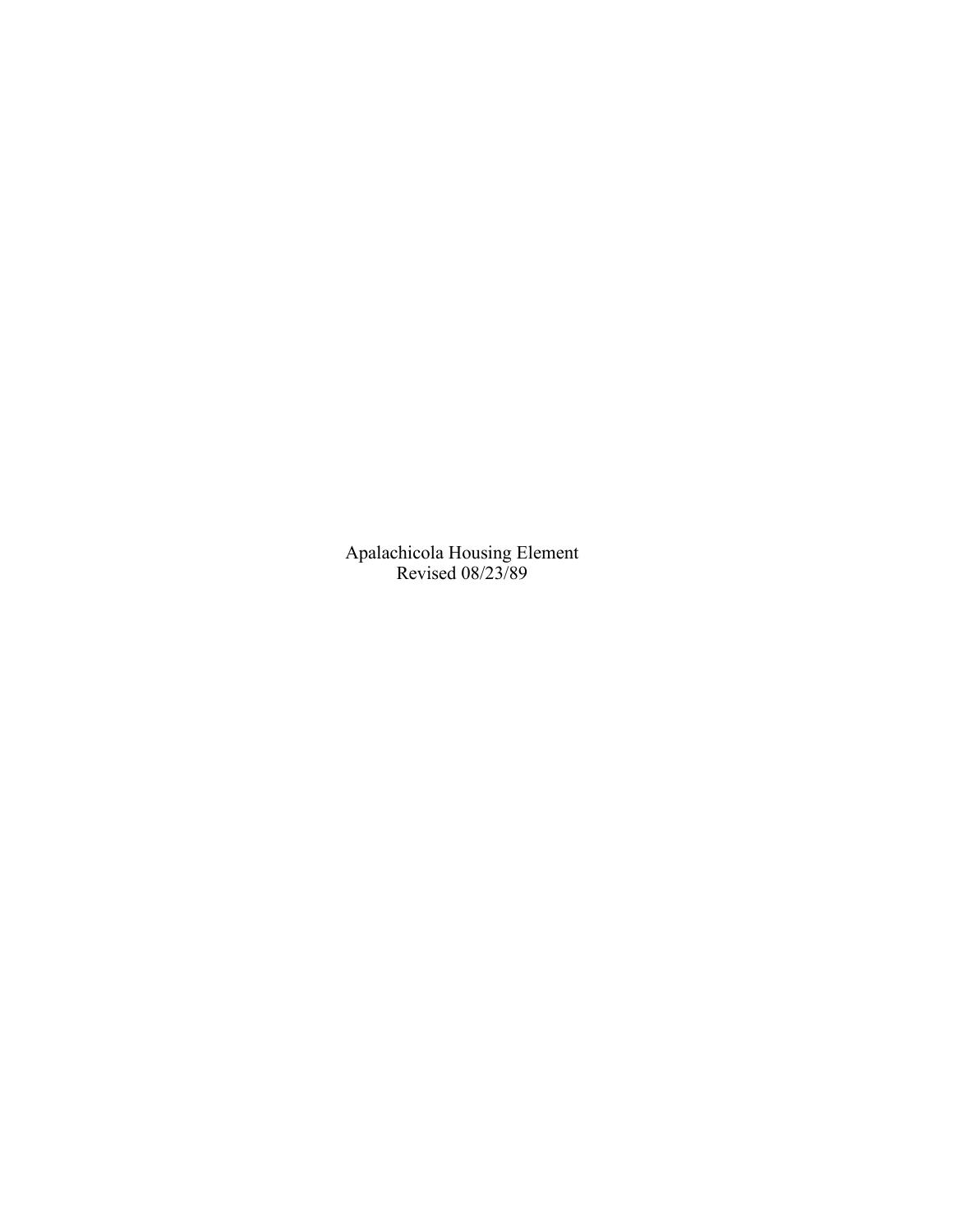| <b>LIST OF TABLES</b> |                                                                                                                                     |  |  |  |  |  |
|-----------------------|-------------------------------------------------------------------------------------------------------------------------------------|--|--|--|--|--|
| TABLE 1:              | Tenure and Occupancy Statue by Year Structure<br>Built for Year-Round Housing Units, 1980                                           |  |  |  |  |  |
| TABLE 2:              | Number of Dwelling Units by Type & Tenure 1-<br><b>980</b>                                                                          |  |  |  |  |  |
| TABLE 3:              | Number of Housing Units by Race of Household<br>and Tenure, 1980                                                                    |  |  |  |  |  |
| TABLE 4:              | Monthly Gross Rent for Renter Occupied<br>Housing Units, 1980                                                                       |  |  |  |  |  |
| TABLE 5:              | Monthly Costs for Owner-Occupied Housing<br>Units by Mortgage Status, 1980                                                          |  |  |  |  |  |
| TABLE 6:              | Gross Rent as a Percentage of Total Household<br>Income in 1979                                                                     |  |  |  |  |  |
| TABLE 7:              | Monthly Owner Costs as a Percentage of<br>Income, 1980                                                                              |  |  |  |  |  |
| TABLE 8:              | Structural Condition of Housing, 1987                                                                                               |  |  |  |  |  |
| TABLE 9:              | Occupied Housing Unite Lacking Complete<br>Plumbing by Race of Household, 19SO                                                      |  |  |  |  |  |
| TABLE 10:             | Occupied Housing Units Lacking Kitchen<br>Facilities, Central Heating, and over crowded<br>units. In Year-Round Housing Units, 1980 |  |  |  |  |  |
| TABLE 11:             | Mobile Home Parks and Group Homes In<br>Apalachicola Licensed by the Florida<br>Department of Health and Rehabilitative<br>Services |  |  |  |  |  |
| TABLE 12:             | Population and Household Size, I960 - 2000                                                                                          |  |  |  |  |  |
| TABLE 13:             | Income Limits of Various Income Groups, 1980<br>$-2000$                                                                             |  |  |  |  |  |
| TABLE 14:             | Projections of Households by Income Group,<br>1980-2000                                                                             |  |  |  |  |  |
| TABLE 15:             | Change in Number of Households by Income<br>Group,                                                                                  |  |  |  |  |  |
| TABLE 16:             | Housing Need by Type and Tenure for 1988 -                                                                                          |  |  |  |  |  |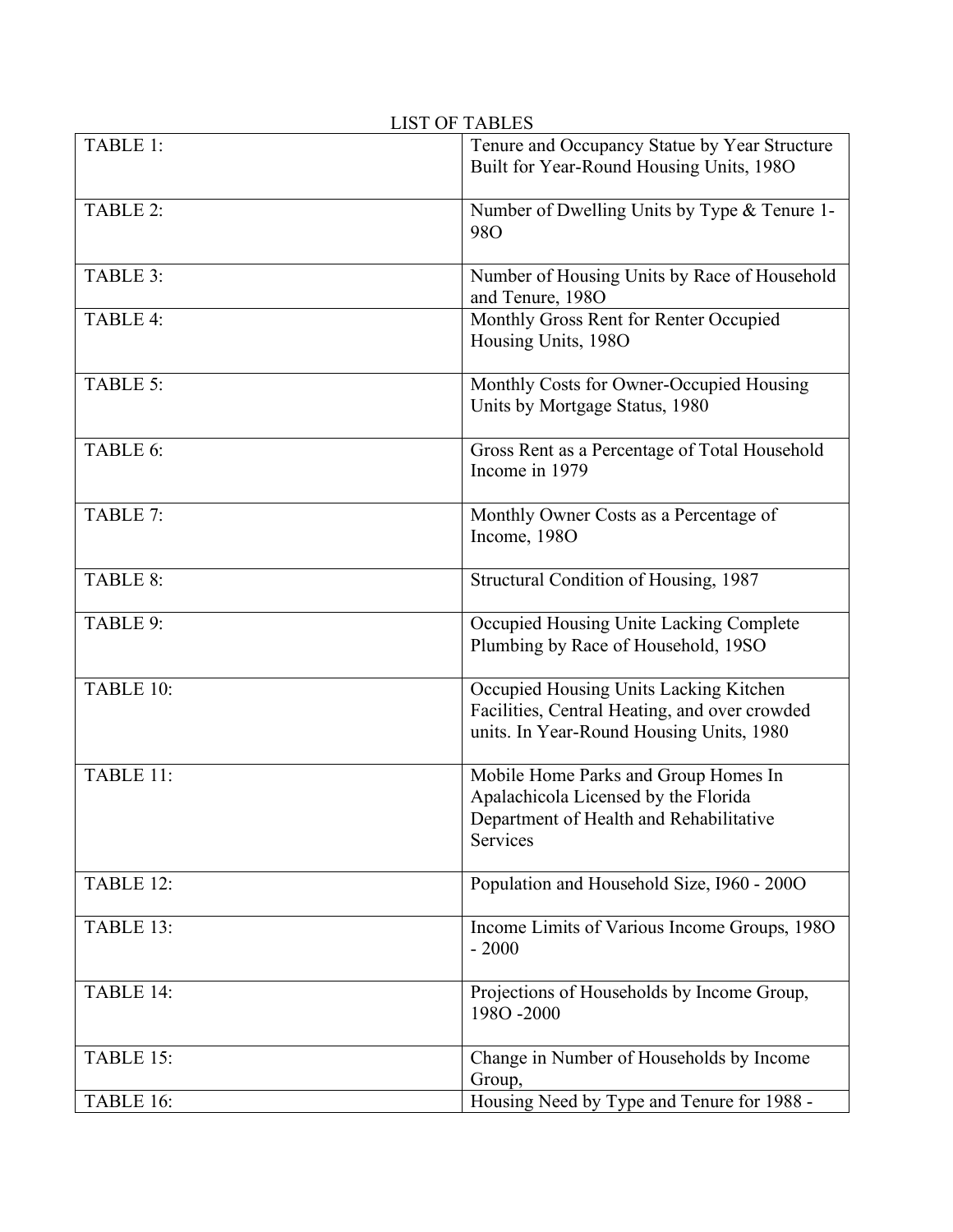|                  | 2000                                     |
|------------------|------------------------------------------|
| <b>TABLE 17:</b> | Housing Construction Needs for 198S-200O |
| TABLE 18:        | Building Permit Activity 1980-1987       |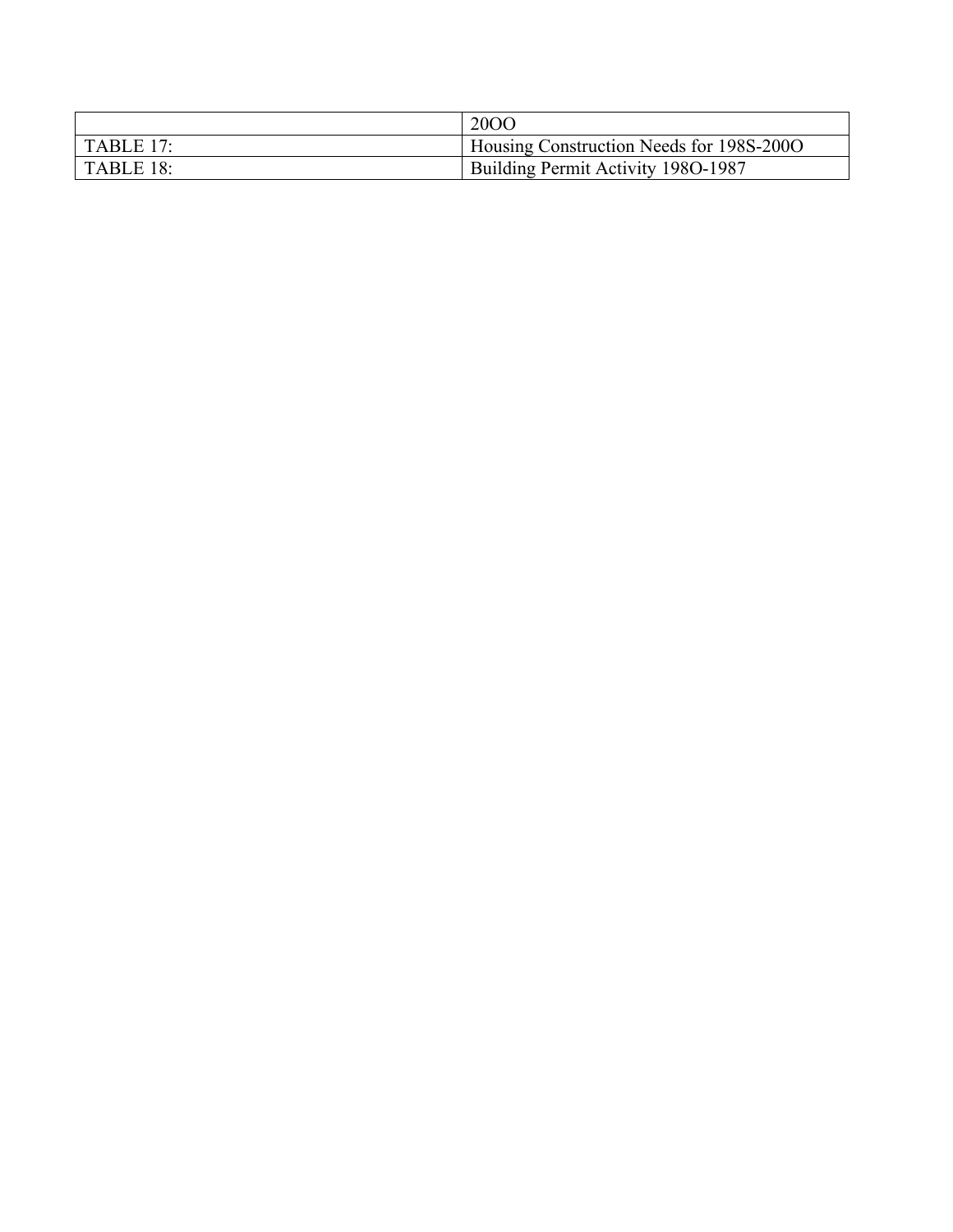# THE CITY OF APALACHICOLA

## 1. INTRODUCTION

The purpose of the Housing Element is to provide guidance to City Commission of Apalachicola, and other local agencies instrumental in the housing process, to develop a plan which encompasses both short and long-term goals, objectives and policies. The plan will address the need to improve housing quality and to increase the supply of adequate housing.

To determine the existing and future housing needs of Apalachicola residents, the element provides an inventory of the quantity, quality and type of existing housing units. Special attention is given to the needs of low-to-moderate income families, the elderly and minorities. Group homes, mobile homes, government-subsidized housing and historically significant housing will also be inventoried.

The housing analysis will project the supply and demand of housing based on population projections developed in the Future Land Use Element. Future housing requirements will be further defined by projecting households by size and income range. Land requirements for the total estimated housing need shall be determined. Most importantly, from a policy standpoint, the Housing Element will examine the role of the private sector in the housing delivery process. Alternative approaches to improving the efficiency of the private sector role in the housing delivery process, especially as it relates to the groups having special needs, will be examined.

The differing approaches towards meeting future housing needs will set the goals, objectives and policies of the Housing Element. The objectives and policies should be continually tested for their applicability to the current situation in light of the ever changing factors that may affect future housing supply and/or demand.

### II.INVENTORY

# A. CHARACTERISTICS OF THE EXISTING HOUSING STOCK

### 1. AGE OF THE HOUSING STOCK

The city of Apalachicola has experienced slow population growth over the past 50 years. Since 1960 the population has decreased by 534 persons, from 3,099 to 2,565. As a result, the housing stock has remained relatively unchanged. Table 1 shows, nearly 67 percent of the housing units in Apalachicola were constructed prior to 1960. This contrasts with the fact that only 7 percent of the homes were built after 1975.

Table 1 also illustrates the problem with housing that has outlived its useful life. Of the housing units built prior to I960, sixteen (16) percent are vacant. Those homes built after 1960 have only a 9 percent vacancy rate.

Occupancy status differs dramatically with the age of housing as Table 1 illustrates. The owner-torenter ratio for those homes constructed prior to 1960 is approximately 5 to 1, while the ratio exceeds 8 to 1 for those homes constructed after I960.

### 2. SIGNIFICENT CHARACTERISTICS AND HISTORIC HOUSING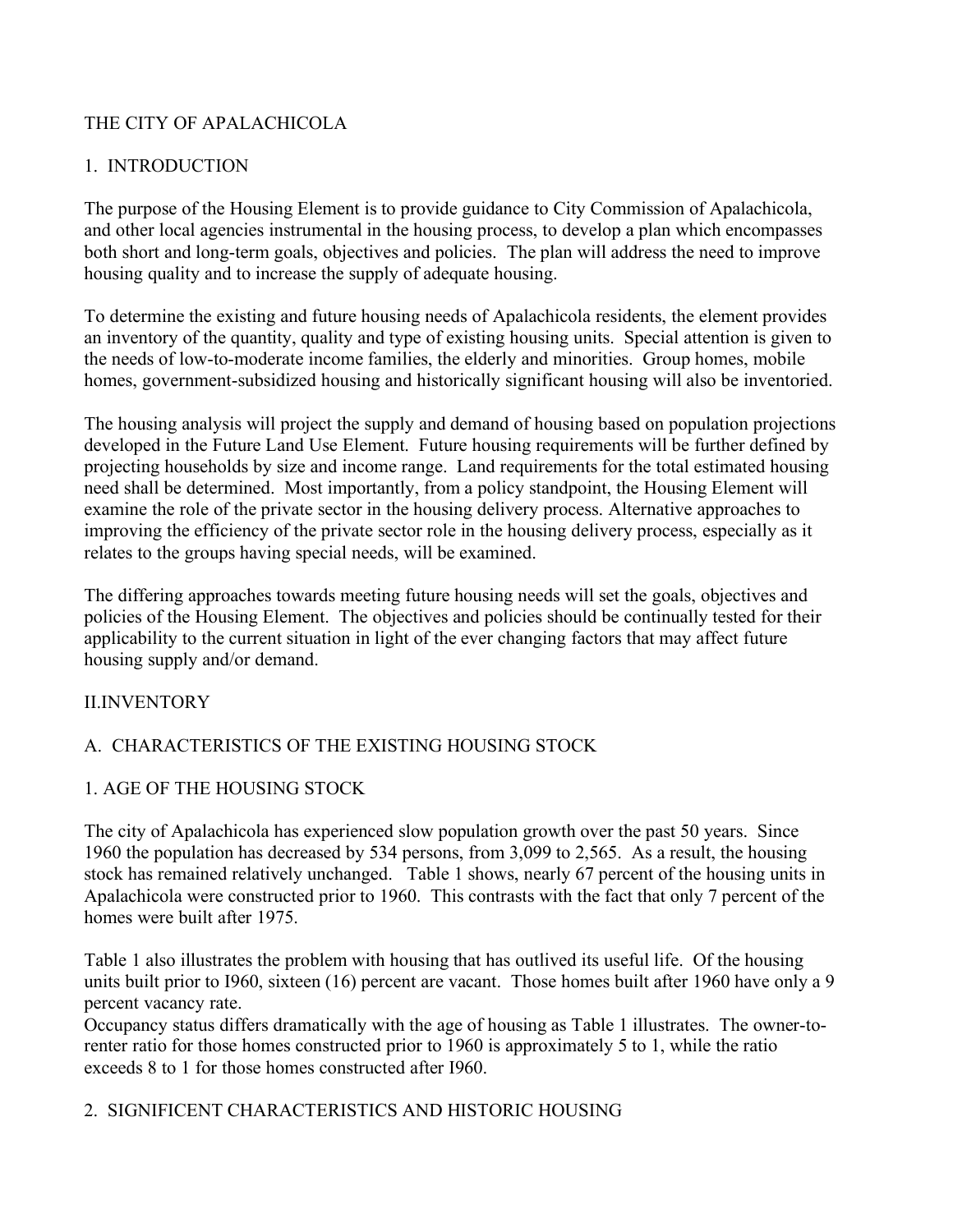The first settlement was established in 1821, incorporated in 1828 as West Point, and renamed Apalachicola in 1831. By 1837, Apalachicola had become the third largest shipping port on the gulf, shipping cotton brought down the Apalachicola River on steamboats from Alabama and Georgia. During the period from 1S7O-188O, Apalachicola being the center of a cypress lumber trade, the boom flourished until the early 192O's. From that time, Apalachicola has become the center of Florida's oyster industry.

The boom and bust economic cycles of Apalachicola have left an architectural imprint that is unique in the southeast. Traditional skills associated with the seafood industry have also maintained a niche in the community life of Apalachicola.

Table ID is a summary of the types and numbers of historical structures in Apalachicola.

# TABLE ID: SUMMARY OF RESIDENTIAL BUILDINGS AGE NUMBER OF STRUCTURES

| Pre-1860                                      | 27                   |
|-----------------------------------------------|----------------------|
| 1860-1900                                     | 165                  |
| Post-1900                                     | 46                   |
|                                               |                      |
| Architectural Style                           |                      |
| Gulf Coast Story and Half-three dormer        | 58                   |
| Gulf Coast Story and Half-Palladian           | $\overline{4}$       |
| Gulf Coast Story and Half-Gable Entrance      | $\overline{2}$       |
| Gulf Coast Story and Half-No Eave Return      | 18                   |
| Gulf Coast Story and Half-Board and Battern   | $\overline{2}$       |
| Gulf Coast Story and Half-Other and Variation | 19                   |
| Gulf Coast One Story - hipped roof            | 30                   |
| Mill Worker's Cottage                         | 14                   |
| <b>Greek Revival</b>                          | $\overline{2}$       |
| Gothic Revival                                | $\overline{5}$       |
| Victorian                                     | 18                   |
| Queen Anne                                    | 12                   |
| Other                                         | 18                   |
| <b>Rehabilitation Required</b>                |                      |
| Yes                                           | 48                   |
| N <sub>o</sub>                                | 190                  |
| Vacant                                        | 22                   |
| Summary of Non-Residential Structures         |                      |
| Age                                           | Number of Structures |
| Pre-1860                                      | $\overline{4}$       |
| 1860-1900                                     | 3                    |
| Post-1900                                     | 24                   |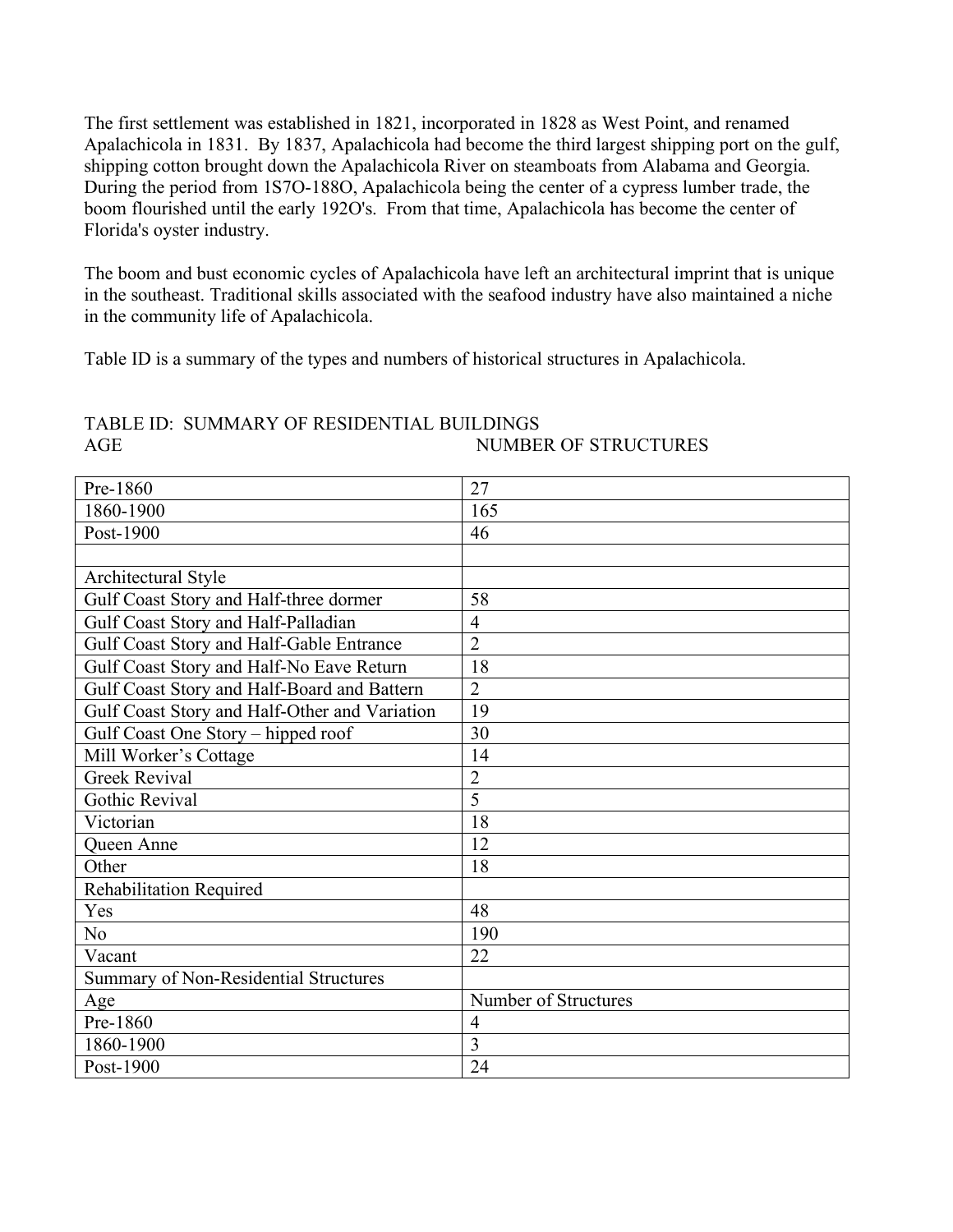#### 3. TYPE OF DWELLING UNIT

Based on the 1980 Census of Population and Housing there are 1182 housing units located in Apalachicola. Table 2 gives a breakdown of housing units by type and tenure in 1980. A field survey conducted by the Office of Community Development revealed 1169 housing units. The 1980 Census data shows that 93 percent of the homes are single-family units and 3 percent are mobile homes. The field survey results showed 83 of the homes being single-family units and 8 percent being mobile homes.

TABLE 1: TENURE AND OCCUPANCY STATUS BY YEAR STRUCTURE BUILT FOR YEAR-ROUND HOUSING UNITS, CITY OF APALACHICOLA, 1980

|              | $\frac{1}{2}$ and $\frac{1}{2}$ . The state of the state of $\frac{1}{2}$ is the state of $\frac{1}{2}$<br>1939 or Earlier | 1940           | 1950           | 1960           | 1970           | 1975           | 1978             | Total |
|--------------|----------------------------------------------------------------------------------------------------------------------------|----------------|----------------|----------------|----------------|----------------|------------------|-------|
|              |                                                                                                                            | to             | to             | to             | to             | to             | to               |       |
|              |                                                                                                                            | 1949           | 1959           | 1969           | 1974           | 1978           | March            |       |
|              |                                                                                                                            |                |                |                |                |                | 1980             |       |
| E.D.         | 210                                                                                                                        |                |                |                |                |                |                  |       |
| 210          |                                                                                                                            |                |                |                |                |                |                  |       |
| Owner        | 72                                                                                                                         | 37             | 18             | $\overline{0}$ | 32             | 30             | $\boldsymbol{0}$ | 189   |
| Renter       | 5                                                                                                                          | 23             | 24             | 47             | $\overline{0}$ | 6              | $\boldsymbol{0}$ | 105   |
| Vacant       | 33                                                                                                                         | 5              | 6              | $\overline{3}$ | $\overline{2}$ | $\overline{4}$ | $\boldsymbol{0}$ | 53    |
| <b>TOTAL</b> | 110                                                                                                                        | 65             | 48             | 50             | 34             | 40             | $\boldsymbol{0}$ | 347   |
| E.D.         | 211                                                                                                                        |                |                |                |                |                |                  |       |
| Owner        | 92                                                                                                                         | 48             | 42             | 42             | 27             | 29             | $\boldsymbol{0}$ | 280   |
| Renter       | 11                                                                                                                         | $\overline{0}$ | 24             | 45             | 8              | $\overline{0}$ | $\overline{0}$   | 88    |
| Vacant       | $\overline{2}$                                                                                                             | 18             | 20             | 24             | $\overline{0}$ | $\overline{3}$ | $\boldsymbol{0}$ | 67    |
| <b>TOTAL</b> | 105                                                                                                                        | 66             | 86             | 111            | 35             | 32             | $\boldsymbol{0}$ | 435   |
| E.D.         | 212                                                                                                                        |                |                |                |                |                |                  |       |
| Owner        | 144                                                                                                                        | 35             | 70             | 34             | 32             | $\mathbf{0}$   | 5                | 320   |
| Renter       | 9                                                                                                                          | 12             | $\overline{0}$ | $\overline{0}$ | 9              | $\mathbf{0}$   | $\overline{7}$   | 37    |
| Vacant       | 17                                                                                                                         | 18             | 8              | $\overline{0}$ | $\overline{0}$ | $\mathbf{0}$   | $\overline{0}$   | 43    |
| <b>TOTAL</b> | 170                                                                                                                        | 65             | 78             | 34             | 41             | $\mathbf{0}$   | 12               | 408   |
|              |                                                                                                                            |                |                |                |                |                |                  |       |
| <b>TOTAL</b> | (APALACHICOLA)                                                                                                             |                |                |                |                |                |                  |       |
| Owner        | 308                                                                                                                        | 120            | 130            | 76             | 91             | 59             | 5                | 789   |
| Renter       | 25                                                                                                                         | 35             | 48             | 92             | 17             | 6              | $\overline{7}$   | 230   |
| Vacant       | 52                                                                                                                         | 41             | 34             | 27             | $\overline{2}$ | $\overline{7}$ | $\boldsymbol{0}$ | 163   |
| <b>TOTAL</b> | 385                                                                                                                        | 196            | 212            | 195            | 110            | $72\,$         | 12               | 1182  |

Source: U.S. Bureau of the Census, 1980.

| TABLE 2: NUMBER OF DWELLING UNITS BY TYPE & TENURE, CITY OF |  |
|-------------------------------------------------------------|--|
| APALACHICOLA, 1980                                          |  |

| Enumeration | $r_{\rm vpe}$ | Owner    | Renter   | Vacant | Total |
|-------------|---------------|----------|----------|--------|-------|
| Rate        |               | Occupied | Occupied |        |       |
| 210         | Single-Family | .68      | 99       |        | 31f   |
|             | Multi-Family  |          |          |        |       |
|             | Mobile Home   |          |          |        | 24    |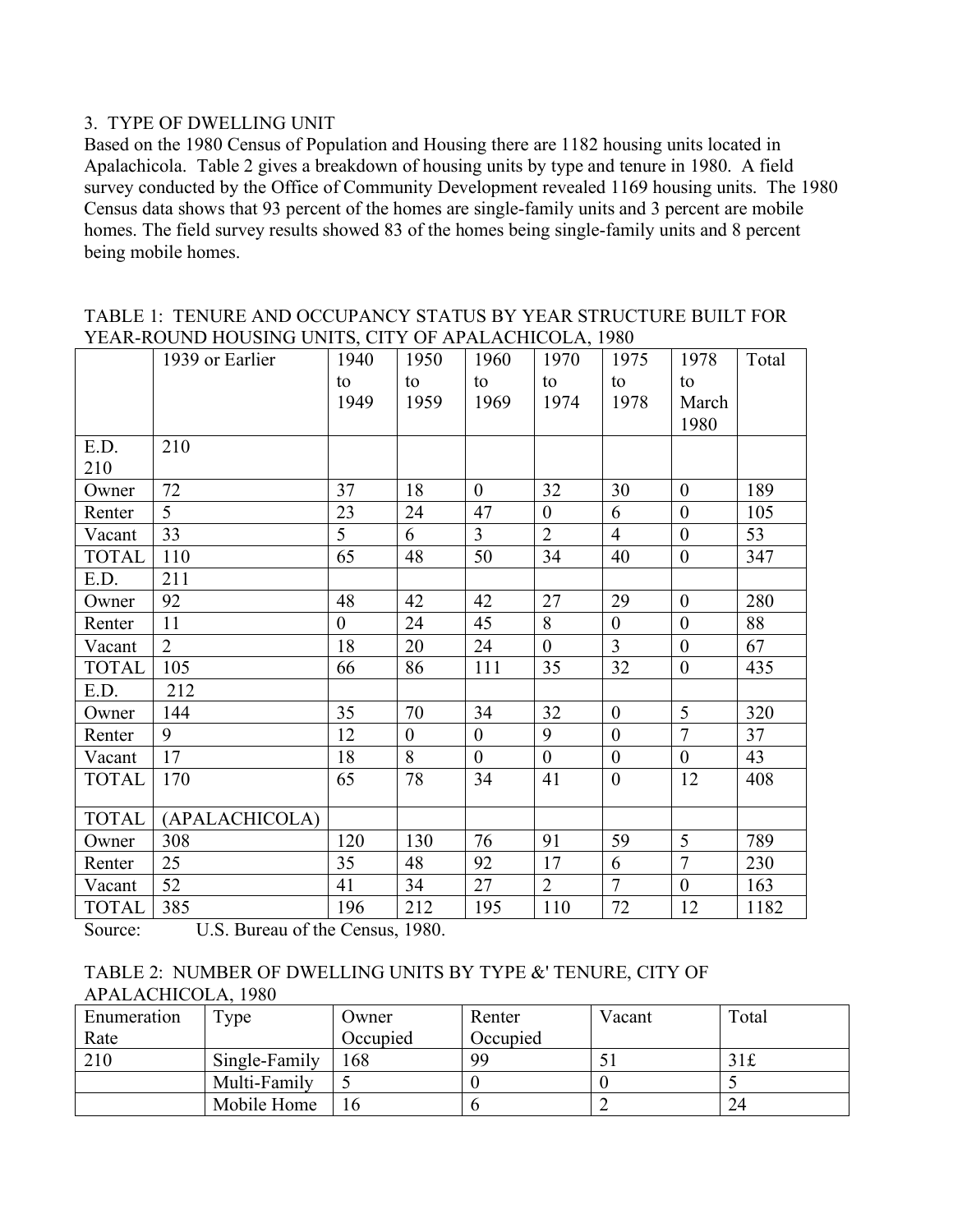| 211    | Single-Family | 265 | 79  | 67 | 411  |
|--------|---------------|-----|-----|----|------|
|        | Multi-Family  | n   |     |    | IJ   |
|        | Mobile Home   | 9   |     |    |      |
| 212    | Single-Family | 295 | າາ  |    | 375  |
|        | Multi-Family  | 20  |     |    | 20   |
|        | Mobile Home   |     |     |    |      |
| (City) | Total         | 789 | 230 | 63 | 1182 |

SOURCE: U.S. Bureau of the Census, 1980.

# TABLE 3: NUMBER OF HOUSING UNITS BY RACE OF HOUSEHOLDER AND TENURE, CITY OF APALACHICOLA- 1980

RACE

| E.D. Tenure         | White        | <b>Black</b> | American<br>Indian | Asian    |
|---------------------|--------------|--------------|--------------------|----------|
| 210 Owner-Occupied  | 62           | 127          | $\theta$           | $\Omega$ |
| Renter-Occupied     | 11           | 94           | $\boldsymbol{0}$   | $\theta$ |
|                     |              |              |                    |          |
| Subtotal (E.D. 221) | 73(25%)      | 221(75%)     | $\overline{0}$     | $\theta$ |
| 211 Owner-Occupied  | 208          | 72           | $\overline{0}$     | $\Omega$ |
| Renter-Occupied     | 67           | 21           | $\Omega$           | $\Omega$ |
| Subtotal (E.D. 211) | 275(75%)     | 93(25%)      | $\overline{0}$     | $\theta$ |
| 212 Owner-Occupied  | 320          | 0            | $\overline{0}$     | $\Omega$ |
| Renter-Occupied     | 37           | 0            | $\Omega$           | $\Omega$ |
| Subtotal (E.D. 212) | $357(100\%)$ | 0            | $\theta$           | $\theta$ |
| <b>TOTAL</b>        | 705(69%)     | $314(31\%)$  | $\Omega$           | $\Omega$ |

SOURCE: U\ S. Bureau of the Census, 1980.

Housing characteristics deemed significant in comparing Apalachicola housing to that of Franklin County are as follows:

Eighty-eight percent of the black owner-occupied houses are located in Apalachicola; seventy-six percent of the black renter-occupied housing stock are located in Apalachicola. These figures are based on an analysis of table 1A.

TABLE 1A

HOUSING TENANCY IN APALACHICOLA, CARRABELLE AND FRANKLIN COUNTY, 1980

|                         | Unincorporated  | Apalachicola | Carrabelle | Total |
|-------------------------|-----------------|--------------|------------|-------|
|                         | Franklin County |              |            |       |
| <b>Total Year Round</b> | 1273            | 1,019        | 473        | 2,765 |
| Occupied Housing        |                 |              |            |       |
| Units                   |                 |              |            |       |
| <b>OWNER-OCCUPIED</b>   | 986             | 789          | 375        | 2,150 |
| white                   | 977             | 590          | 358        | 2,150 |
| black9                  |                 | 199          | 17         | 225   |
| <b>RENTER-</b>          | 287             | 230          | 98         | 615   |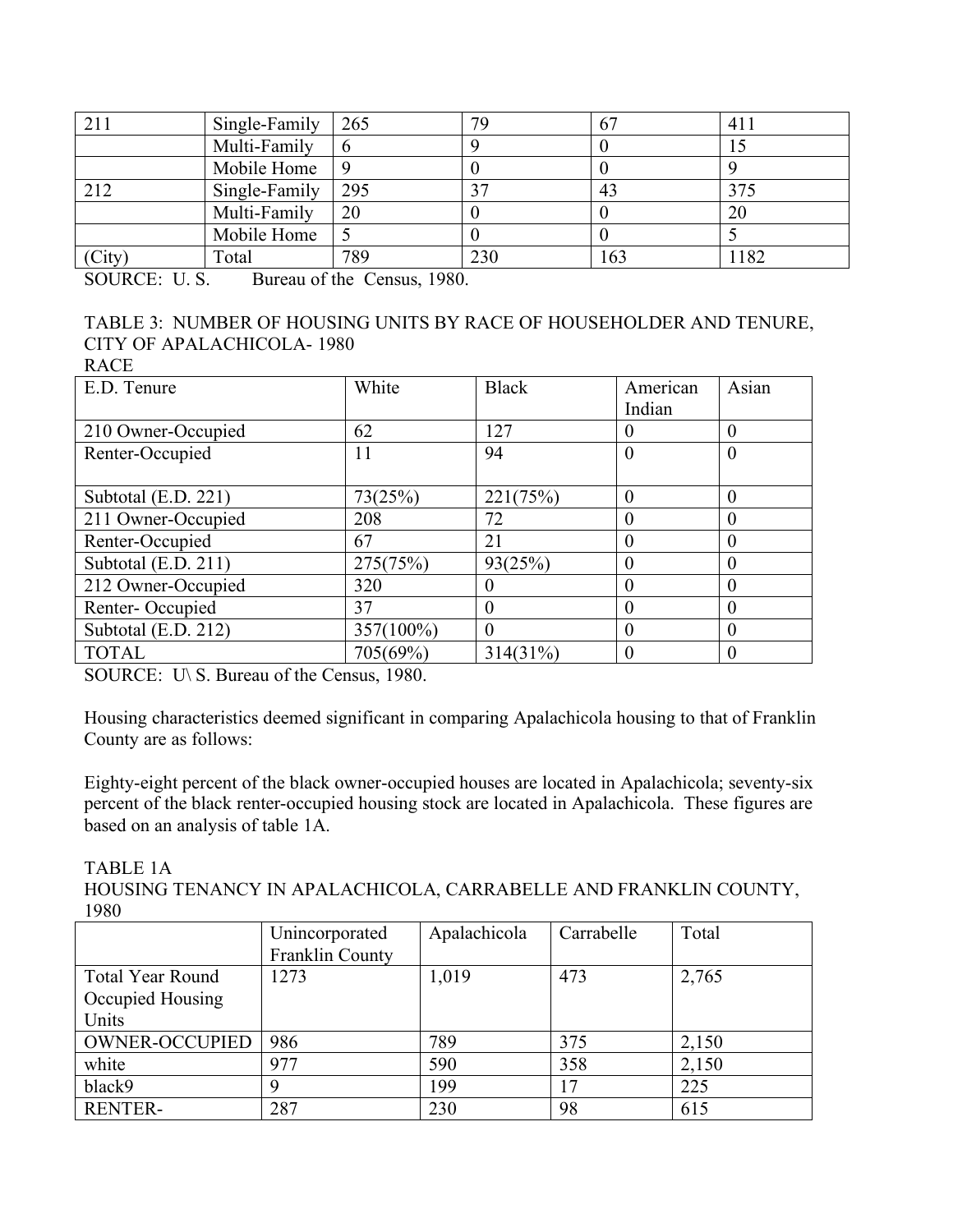| <b>OCCUPIED</b>      |      |      |     |       |
|----------------------|------|------|-----|-------|
| White                | 271  | 115  | 78  | 464   |
| <b>Black</b>         | 16   | 115  | 20  | 151   |
| <b>VANCANT UNITS</b> | 505  | 163  | 146 | 814   |
|                      |      |      |     |       |
| Total Year-Round     | 1778 | 1182 | 619 | 3,579 |
| Occupied and vacant  |      |      |     |       |
| housing units        |      |      |     |       |

SOURCE: U.S. Bureau of the Census. Census of Population and Housing, 1980.

Table IB indicates that the city of Apalachicola contains 68% of all houses constructed in Franklin County prior to 1939.

The high percentage of historic housing was the basis for the creation of a Historic Preservation District in Apalachicola and an Architectural Review Board for construction permits issued. Within this area, tours of historic housing are popular with participants attending the annual Seafood Festival describe in the Recreant Ion/Open Space Element.

Conversely, housing construction began-a decline in 1975 when only twenty-one percent of the new housing construction in the county occurred in Apalachicola. This was followed by a fourteen percent construction rate in 1979.

Table 1C indicates that the city of Apalachicola contains 64% of the number of year-round units lacking a complete kitchen

| Census Tract   | No. of           | 1939             | 1940 to          | 1950 to          | 1960 to          | 1970 to          | $1975$ to        | 1979             |
|----------------|------------------|------------------|------------------|------------------|------------------|------------------|------------------|------------------|
| Unincorporated | Year             | Earlier          | 1949             | 1959             | 1969             | 1974             | 1978             | March            |
|                | Round            |                  |                  |                  |                  |                  |                  | 80               |
|                | Units            |                  |                  |                  |                  |                  |                  |                  |
| 203T           | 100              | $\boldsymbol{0}$ | 11               | 14               | 28               | 41               | 6                | $\boldsymbol{0}$ |
| 203U           | 263              | $\theta$         | $\overline{0}$   | 42               | 31               | 103              | 7                | $\boldsymbol{0}$ |
| 204T           | 21               | $\theta$         | 5                | 5                | $\theta$         | 7                | $\theta$         | $\overline{4}$   |
| 204U           | 155              | $\boldsymbol{0}$ | 39               | 56               | 26               | 16               | 18               | $\boldsymbol{0}$ |
| 205            | 41               | $\boldsymbol{0}$ | $\overline{0}$   | $\overline{0}$   | 18               | 13               | 10               | $\boldsymbol{0}$ |
| 206            | $\theta$         | $\theta$         | $\overline{0}$   | $\overline{0}$   | $\theta$         | $\mathbf{0}$     | $\theta$         | $\mathbf{0}$     |
| 207            | 457              | 17               | 56               | 70               | 133              | 138              | 33               | 10               |
| 208            | 121              | 27               | 9                | 21               | 22               | 26               | 11               | 5                |
| 209            | 69               | $\theta$         | 6                | 25               | 20               | $\overline{7}$   | 6                | 5                |
| 213            | $\theta$         | $\theta$         | $\theta$         | $\theta$         | $\overline{0}$   | $\theta$         | $\theta$         | $\theta$         |
| 214            | 444              | 42               | 24               | 66               | 156              | 80               | 51               | 25               |
| 215            | $\theta$         | $\theta$         | $\theta$         | $\theta$         | $\theta$         | $\theta$         | $\theta$         | $\boldsymbol{0}$ |
| 216            | 107              | $\theta$         | 14               | $\theta$         | 17               | 25               | 51               | $\boldsymbol{0}$ |
| 217            | $\boldsymbol{0}$ | $\boldsymbol{0}$ | $\boldsymbol{0}$ | $\boldsymbol{0}$ | $\boldsymbol{0}$ | $\boldsymbol{0}$ | $\boldsymbol{0}$ | $\boldsymbol{0}$ |

#### TABLE IB FRANKLIN COUNTY HOUSING CHARACTERISTICS AGE OF HOUSING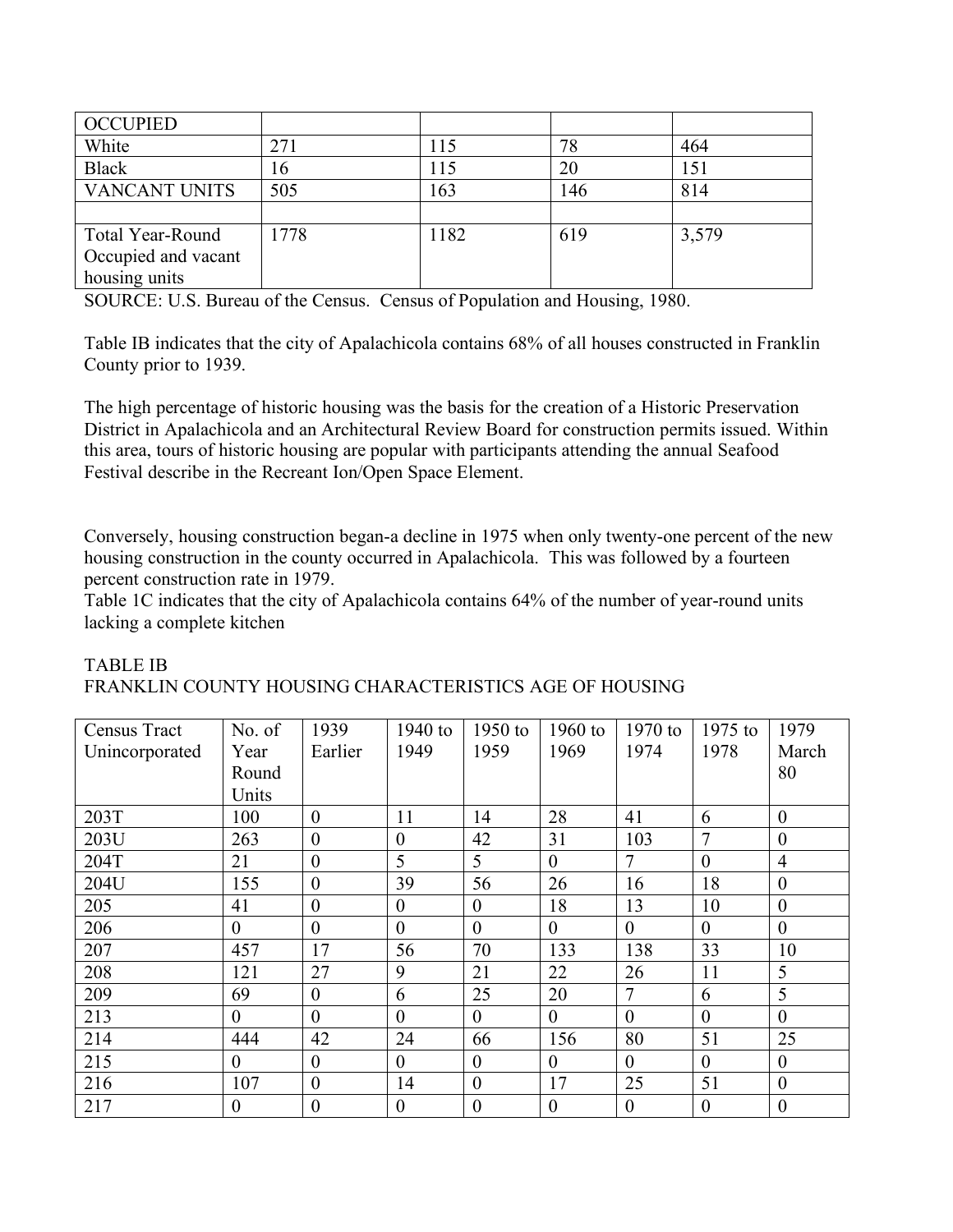| Apalachicola |     |     |    |    |     |    |    |               |
|--------------|-----|-----|----|----|-----|----|----|---------------|
| 210          | 347 | 110 | 65 | 48 | 50  | 34 | 40 | 0             |
| 211          | 435 | 105 | 65 | 86 | 111 | 35 | 32 | U             |
| 212          | 400 | 170 | 65 | 78 | 34  | 41 |    | $1 \cap$<br>╹ |
| Carrabelle   |     |     |    |    |     |    |    |               |
| 200          | 62  | 13  |    | 10 | 13  |    |    | 8             |
| 201          | 201 | 30  | 18 | 13 | 34  | 36 | 15 |               |
| 202          | 410 | 50  | 86 | 50 | 109 | 49 | 55 | 1 I           |

Source: U.S. Bureau of the Census, 1980 Census of Population and Housing.

#### 3. OWNER-OCCUPIED AND RENTER OCCUPIES DWELLING UNITS

Table 2 illustrates the 1980 Census report that 789 (67 percent) of the City's housing stock is owneroccupied. Ninety-two (92) percent of the owner-occupied units are single-family dwellings. Mobile homes account for 4 percent of owner-occupied units in the City. The Census data reveals that 14 percent of the dwelling units in the City are vacant. This figure, however, represents those units for sale, for rent, or held for occasional use.

Those units held for occasional use accounted for only 7 percent of the 163 vacant units. Those units for rent that were vacant accounted for 17 percent of the total vacant units in the City. This vacancy rate for rental units is considered high by most housing standards. Vacancies due to the substandard or dilapidated conditions account for 69 percent of the total vacant units within the City.

Table 3 shows the tenure of households by race. The data reveals that 84 percent of white households are owner-occupied, while 63 percent of black householders own their home.

#### 4. THE COST OF HOUSING: RENT, VALUE AND MONTHLY COST OF OWNER-OCCUPIED UNITS

#### a. MONTHLY GROSS RENT

The median monthly gross rent for renter-occupied housing units in Apalachicola is \$219 according to the 1980 Census. Of the 226 rental units, 60 percent falls within the \$0-\$149 range. The largest single group pays a monthly rent of \$80-\$99. Table 4 shows the range of gross monthly rents of renter-occupied units in Apalachicola.

| TABLE 4: MONTHLY GROSS RENT FOR RENTER-OCCUPIED HOUSING UNITS, CITY OF |  |  |  |
|------------------------------------------------------------------------|--|--|--|
| APALACHICOLA, 1980                                                     |  |  |  |
|                                                                        |  |  |  |

|                | E.D.210 | E.D.211 | E.D. 212 | <b>TOTAL</b> |
|----------------|---------|---------|----------|--------------|
| Less than \$60 |         |         |          |              |
| \$60 to ?79    |         |         |          |              |
| \$80 to \$99   | 46      | 10      |          | 64           |
| \$100 to \$119 |         |         |          |              |
| \$120 to \$149 | 41      |         |          |              |
| \$150 to \$169 | 12      |         |          |              |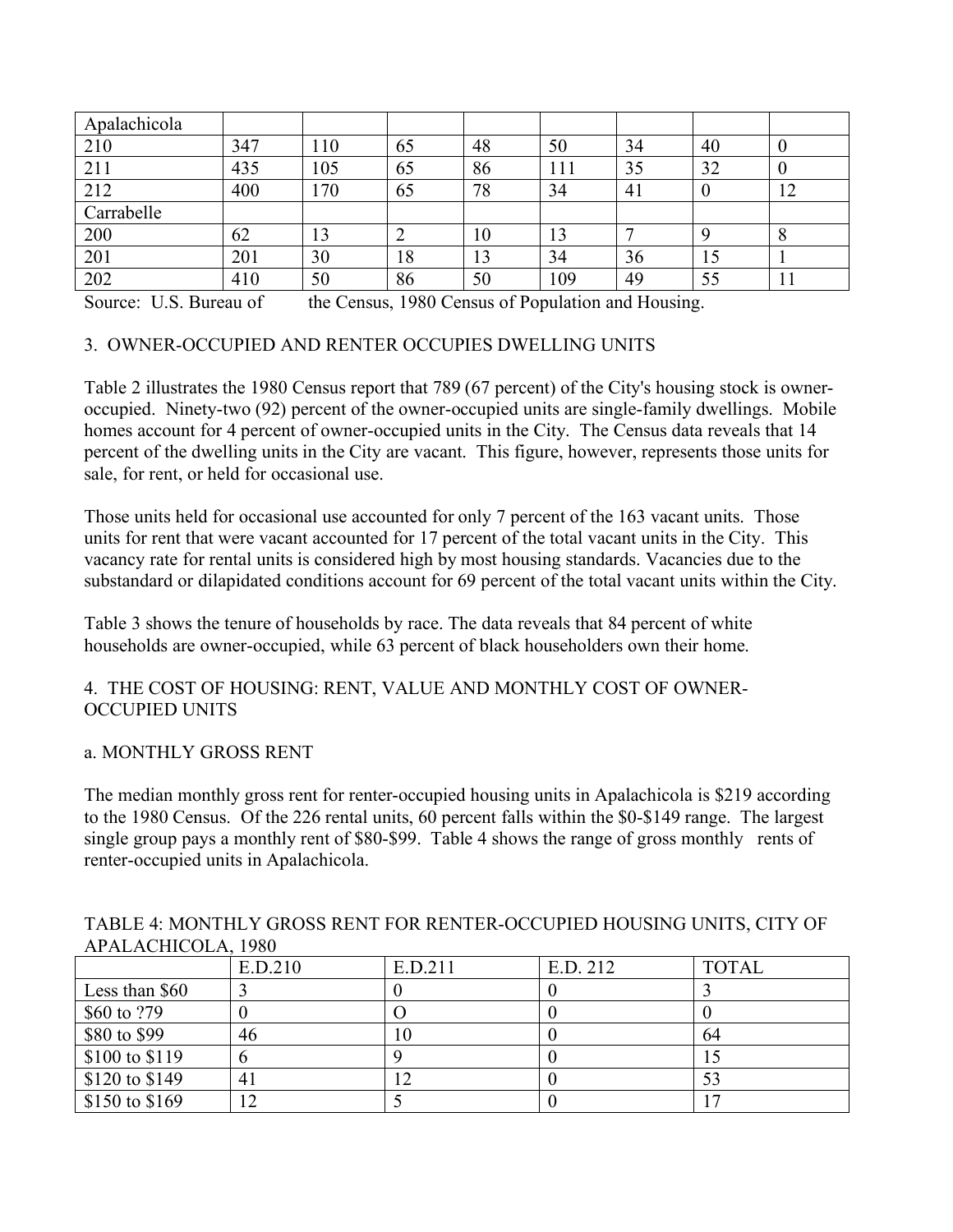| \$170 to \$199    | $\overline{0}$   | 44       | 0              | 44       |
|-------------------|------------------|----------|----------------|----------|
| \$200 to \$249    | $\theta$         | 0        | 0              | $\theta$ |
| \$250 to \$299    | $\boldsymbol{0}$ | O        | 12             | 12       |
| \$300 to \$349    | $\overline{0}$   | 0        | 0              | $\theta$ |
| \$350 to \$399    | $\boldsymbol{0}$ | $\theta$ | 9              | 9        |
| \$400 to \$499    | $\overline{0}$   | $\Omega$ | 9              | 9        |
| \$500 or more     | $\overline{0}$   | $\theta$ | $\overline{0}$ | $\theta$ |
| No Cash Rent      | $\theta$         | $\theta$ | 0              | $\theta$ |
| <b>TOTAL</b>      | 108              | 00       | 30             | 226      |
| <b>MEDIAN</b>     | \$219            |          |                |          |
| <b>GROSS RENT</b> |                  |          |                |          |
| <b>MEAN GROSS</b> | \$201            |          |                |          |
| <b>RENT</b>       |                  |          |                |          |

SOURCE: U. S. Bureau of the Census, 1980

#### b. VALUE AND MONTHLY COST OF OWNER-OCCUPIED HOUSING UNITS

The 1980 Census reports the mean value of owner-occupied housing In Apalachicola at \$22,643. Table 5 shows the monthly costs of owner-occupied homes by mortgage status. The median cost of a mortgaged home in Apalachicola is \$237. An unmortgaged home in the City had a median cost of \$105. Of owners with a home mortgage, 41 percent had a monthly payment between \$200 and \$299 monthly. Even more surprising is the fact that 22 percent of homeowners with a mortgage paid below \$150 monthly according to the 1980 Census.

## TABLE 5: MONTHLY COSTS FOR OWNER-OCCUPIED HOUSING UNITS BY MORTGAGE STATUS, CITY OF APALACHICOLA, 1980

| With a Mortgage |                  | Not Mortgages  |       |
|-----------------|------------------|----------------|-------|
| < 100           | 38               | < 50           | 27    |
| \$100-\$149     | 11               | \$50 to \$74   | 42    |
| \$150-\$199     | 30               | \$75 to \$99   | 139   |
| \$200-249       | 35               | \$100 to \$124 | 86    |
| \$250-\$299     | 58               | \$125 to \$149 | 67    |
| \$300-\$349     | 33               | \$150 to \$199 | 48    |
| $$350 - $399$   | 13               | \$200 to \$249 | 9     |
| \$400-\$449     | $\boldsymbol{0}$ | $>$ \$250      | 23    |
| \$450-\$499     | $\theta$         |                |       |
| \$500-%599      | 7                |                |       |
| $$600 - $749$   | $\theta$         |                |       |
| > \$750         | \$237            |                |       |
| <b>MEDIAN</b>   | \$237            | <b>MEDIAN</b>  | \$105 |

Source: U. S. Bureau of the Census, 1980.

Of the homeowners without a mortgage, 61 percent paid between \$50 and \$125 monthly for housing. Six (6) percent paid as little as \$50 per month for housing.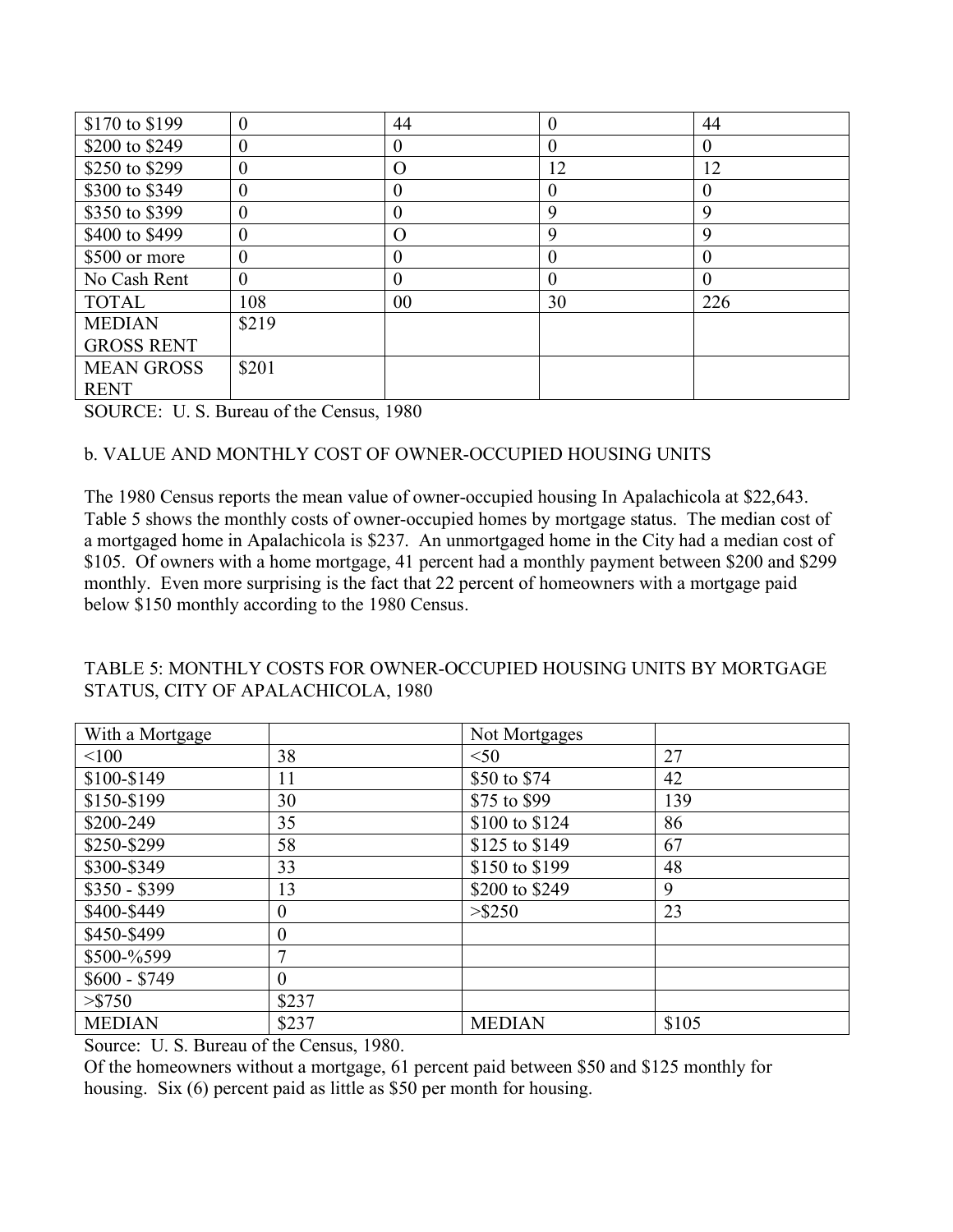### C. RENT TO INCOME RATIO FOR RENTER-OCCUPIED UNITS

Rent to income ratios are used to determine the affordability of rental housing. If a household is paying more than 30 percent of its adjusted gross income for rent, it is considered too high. Of the 233 units surveyed during the 1980 Census, 29 percent pay 35 percent or more of their Income for rent. Of those households surveyed with incomes of less than \$5,000, 85 percent pay more than 35 percent of their Income toward rent\ At the other end of the scale, 36 percent of the households utilize less than 20 percent of their income for rent.

| TABLE 6: CROSS RENT AS A PERCENTAGE OF TOTAL HOUSEHOLD INCOME IN 1979, |  |
|------------------------------------------------------------------------|--|
| <b>CITY OF APALACHICOLA</b>                                            |  |

| Income       | $< 20\%$       | $20 - 24%$       | $25 - 34%$       | $35% +$        | <b>NOT</b>       |
|--------------|----------------|------------------|------------------|----------------|------------------|
|              |                |                  |                  |                | <b>COMPUTED</b>  |
| Less than    | $\mathbf{0}$   | 11               | $\theta$         | 64             | $\theta$         |
| \$5,000      |                |                  |                  |                |                  |
| $$5,000 -$   | 34             | 14               | 24               | $\theta$       | $\theta$         |
| \$9,999      |                |                  |                  |                |                  |
| $$10,000 -$  | $\overline{0}$ | $\boldsymbol{0}$ | 12               | $\overline{0}$ | $\theta$         |
| \$14,999     |                |                  |                  |                |                  |
| $$15,000 -$  | 34             | $\boldsymbol{0}$ | $\boldsymbol{0}$ | $\theta$       | $\boldsymbol{0}$ |
| \$19,999     |                |                  |                  |                |                  |
| $$20,000+$   | 12             | 9                | $\mathbf Q$      | $\theta$       | $\theta$         |
| <b>TOTAL</b> | 80             | 34               | 45               | 64             | $\boldsymbol{0}$ |

TABLE 7: MONTHLY OWNER COSTS AS A PERCENTAGE OF INCOME CITY OF APALACHICOLA, 1980

| <b>INCOME</b>   | $< 20\%$ | $20 - 24%$ | $25 - 34\%$ | 35% OR      | <b>NOT</b>      |
|-----------------|----------|------------|-------------|-------------|-----------------|
|                 |          |            |             | <b>MORE</b> | <b>COMPUTED</b> |
| $<$ \$5,000     | 20       | 25         | 24          | 78          | 16              |
| \$5,000-\$9,999 | 100      | 13         | 16          | 45          |                 |
| $$10,000-S14$   | 84       | 0          |             |             | U               |
| ,999            |          |            |             |             |                 |
| $$15,000-S19,$  | 104      | 15         |             |             | U               |
| 999             |          |            |             |             |                 |
| $$20,000+$      | 118      | v          |             |             |                 |

SOURCE: U. S. Bureau of the Census, 1980

### CONDITION OF. THE HOUSING STOCK

A field survey of housing conditions was conducted by the Office of Community Development in March 1988. A total of 1169 units were counted. Each structure was classified according to the following definitions:

(1) STANDARD: Those housing units which meet all applicable local and state building codes.

(2) SUBSANDARD: The unit requires some structural repair either to roof system, walls, foundation or porches. These structural repairs are indicative of at least on health or safety hazard.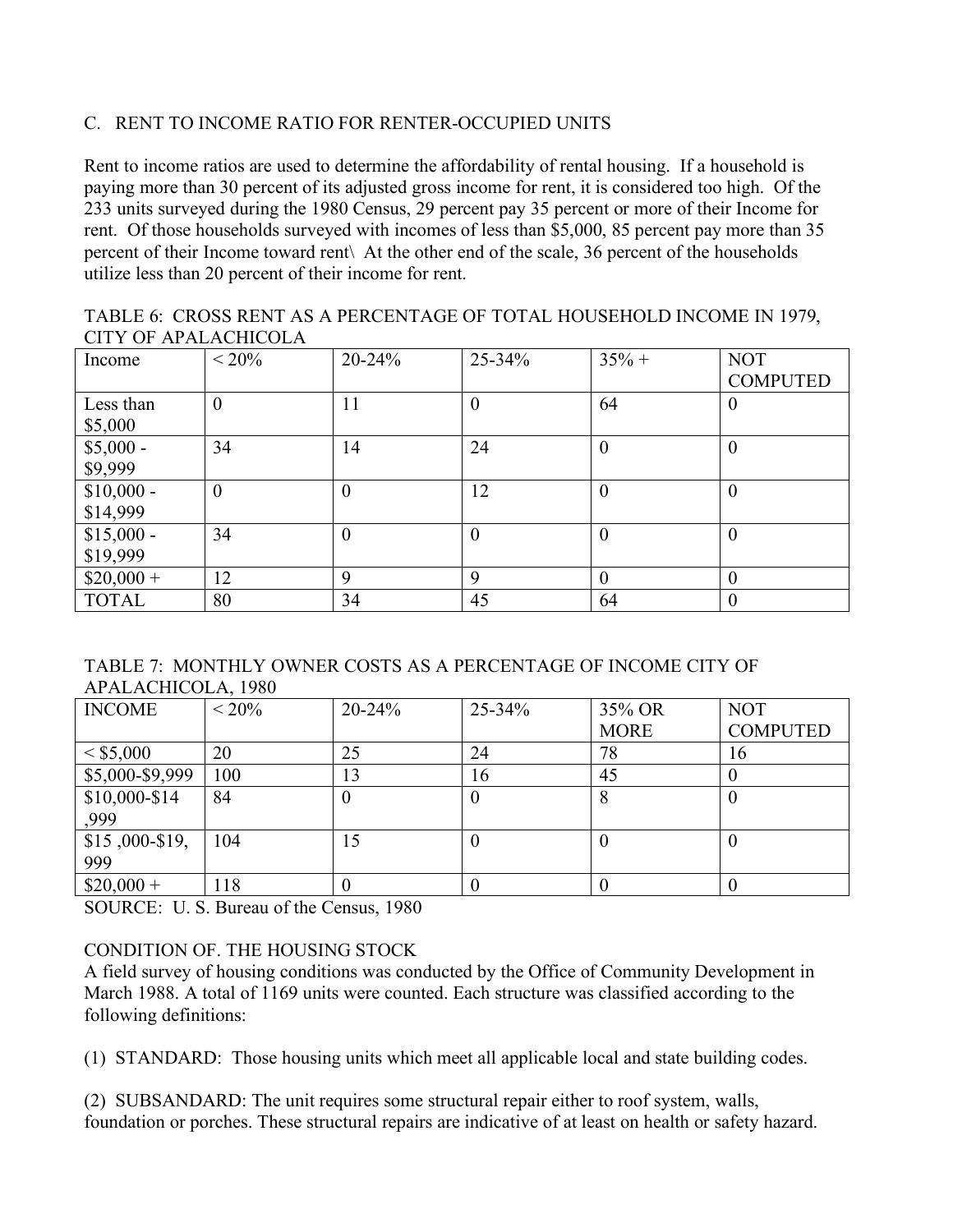(3) DILAPIDATED: Those housing units which are beyond repair and which require demolition/removal.

As Table 8 shows, 18 percent of the dwelling units in Apalachicola are considered substandard, four (4) percent were considered dilapidated. Thus nearly a quarter of the City's existing housing stock could be considered inadequate. A majority of the substandard units were single-family units (97 percent). Dilapidated vacant and vacant units assume nearly 5 percent of the housing stock. These units, although not inhabited, pose a serious health and safety threat to the community.

|                            | Standard  | Substandard | Dilapidated | Dilapidated    | Vacant         |
|----------------------------|-----------|-------------|-------------|----------------|----------------|
|                            |           |             | Occupied    | Vacant         |                |
| Single Family              | 719       | 200         | 9           | 37             | 20             |
|                            |           | 37<br>9     |             |                |                |
|                            |           | 20          |             |                |                |
| Mobile Home                | 92        |             |             | $\theta$       | $\overline{0}$ |
|                            |           | 100         |             |                |                |
| Multi-Family               | 94        |             | 0           | $\overline{0}$ | $\overline{0}$ |
|                            |           | 000         |             |                |                |
| <b>TOTAL</b>               | 905       | 207         | 10          | 37             | 20             |
|                            | $(77.44\$ | $(17.7\%)$  |             |                |                |
| <b>Total Housing Units</b> | 1,169     |             |             |                |                |

TABLE 8: STRUCTURAL CONDITIONS OF HOUSING, CITY OF APALACHICOLA, 1987

TOTAL HOUSING UNITSIN SURVEY: 1,169

SOURCE: Field Survey conducted by Office of Community Development, City of Apalachicola, March 1988

In order to determine interior conditions, the 1980 Census data on housing units lacking plumbing and kitchen facilities was used. Table 9 shows those units by race of householder that lack complete plumbing. Of the 1,169 housing units in the city, 86 or seven (7) percent lack complete plumbing facilities.

| OF HOUSEHOLDER, CITY OF APALACHICOLA, 1960 |            |            |         |             |  |  |  |
|--------------------------------------------|------------|------------|---------|-------------|--|--|--|
| Category                                   | E.D. 210   | E.D.211    | E.D.212 | Total       |  |  |  |
| <b>WHITE</b>                               | $5(6.0\%)$ | $7(2.5\%)$ |         | $12(1.7\%)$ |  |  |  |
| <b>BLACK</b>                               | 74 (39.5%) |            |         | 74 (24%)    |  |  |  |
| <b>AMERICAN INDIAN</b>                     |            |            |         |             |  |  |  |
| <b>ASIAN/PACIFIC ISLANDER</b>              |            |            |         |             |  |  |  |
| <b>TOTAL</b>                               | 79(277)    | $(1.9\%)$  |         | $86(7.3\%)$ |  |  |  |

TABLE 9: OCCUPIED HOUSING UNITS LACKING COMPLETE PLUMBING BY RACE  $\overline{U}$ OF DER CITY OF APALACHICOLA

Source: U.S. Bureau of the Census, 198O.

Table 10 shows those occupied housing units in Apalachicola that lack complete kitchen facilities. As evidenced by the data, eight (8) percent of the housing units in the city lack kitchen facilities. Seventy-four (74) percent lack central heat.

TABLE 10: OCCUPIED HOUSING UNITS LACKING KITCHEN FACILITIES,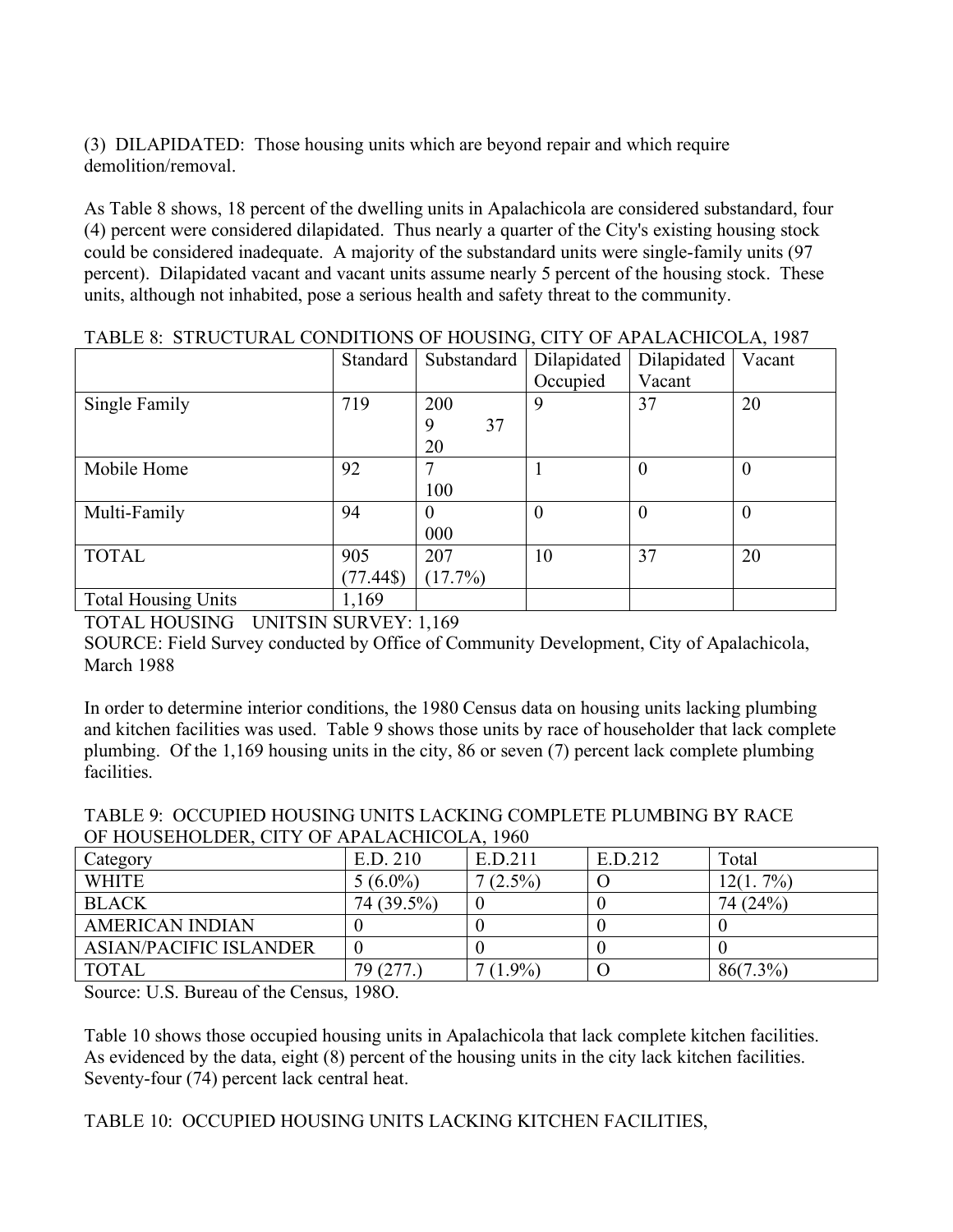#### CENTRAL HEATING AND OVER CROWDED UNITS IN YEAR-ROUND HOUSING UNITS, CITY OF APALACHICOLA, 1980

| Category                           | E.5.210 | E.5.211 | E.D.212 | <b>TOTAL</b> |
|------------------------------------|---------|---------|---------|--------------|
| <b>Complete Kitchen Facilities</b> | 277     | 406     | 400     | 1,083        |
| No Complete Kitchen Facilities     | 70      | 29      |         | 99           |
| With Central Heat                  | 46      | 99      | 158     | 303          |
| Lacking Central Heat               | 301     | 336     | 242     | 879          |
| Overcrowded Owner Housing          | 36      |         |         | 50           |
| Overcrowded Renter Housing         | 14      |         |         | 16           |

Source: U.S. Bureau of Census, 1980

The great majority of substandard housing units will be found in 'Greater Apalachicola' and the western half of "Old Apalachicola". A limited number of substandard houses will be found throughout the City as a whole.

Table 10A is a summary of conversions and removals, in number of units of housing. The review of building permit activity revealed few removals per year. The primary activity was repair, additions and rehabilitation of housing stock.

INVENTORY OF REMOVALS/CONVERSIONS

Based on a review of building permits issued between 1980-1989, the following table was developed:

| Year | <b>REMOVALS</b> | <b>CONVERSIONS</b> |
|------|-----------------|--------------------|
| 1980 |                 |                    |
| 1981 |                 | 0                  |
| 1982 |                 |                    |
| 1983 |                 |                    |
| 1984 | 2               |                    |
| 1985 |                 |                    |
| 1986 | 2               |                    |
| 1987 | $\overline{2}$  |                    |
| 1988 |                 |                    |
| 1989 | 3               |                    |

Table 10A

Source: Apalachicola Planning and Building Department

C. Subsidized Housing Developments

1. Housing Assistance Grant and Low-Interest Programs Department of Housing and Urban Development Programs

Housing Counseling Assistance

This HUD-administered program provides comprehensive housing counseling grants to HUDapproved counseling agencies. Grants provide for rental delinquency and mortgage default housing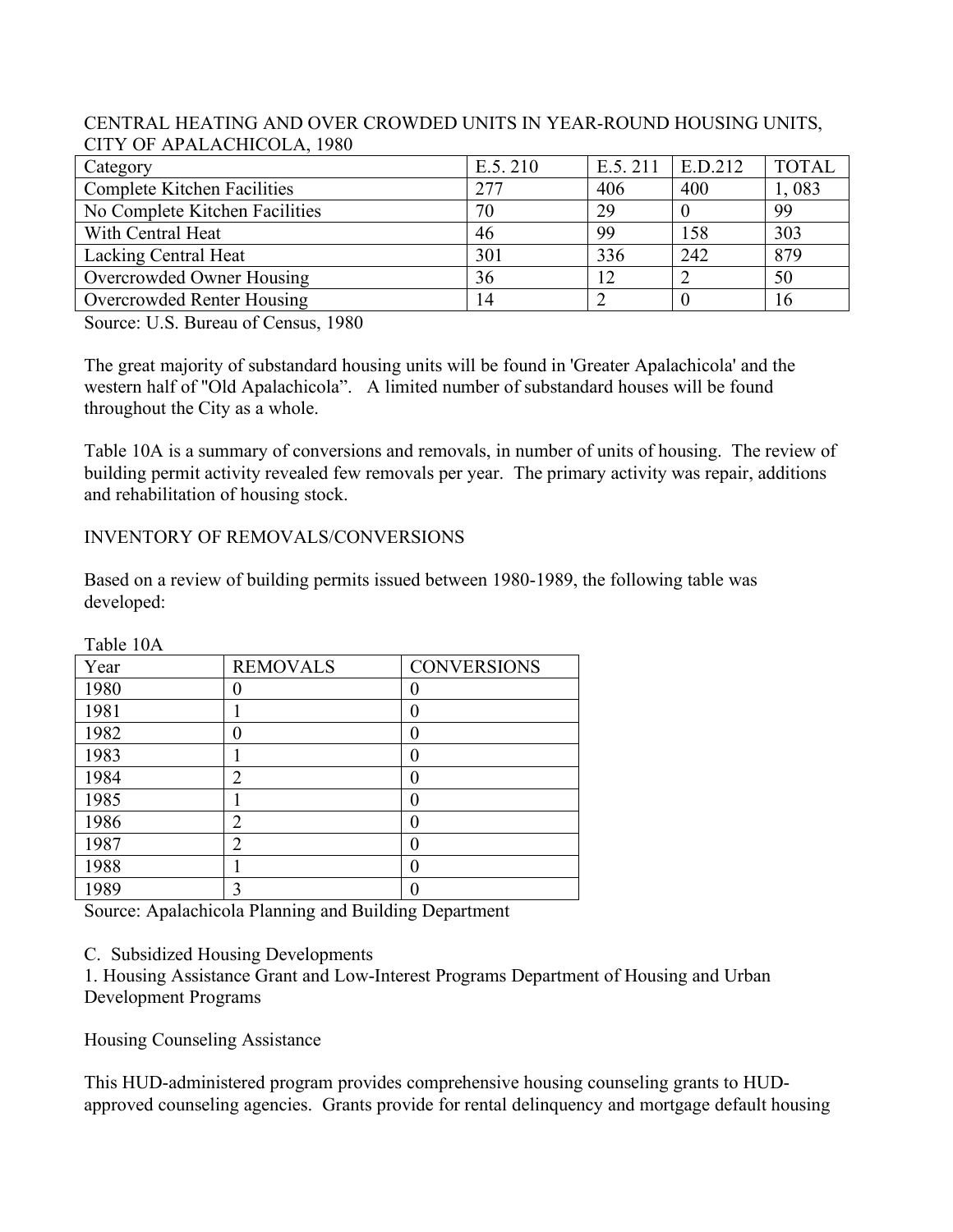counseling services to housing consumers to assist them in meeting the responsibilities home ownership and tenancy.

An applicant must be a public or private non-profit agency and be of the following character: neighborhood organization, credit union, social services, credit and debt management, housing development corporation, government agency ( local, State or federal), educational, religious, charitable, Community Action Agency, homeowners' association, and housing boards.

Section 8 - Housing Assistance Payments Program for Very Low Income Families

HUD's Section 8 program provides housing assistance payments to participating owners of existing moderately-rehabilitated, newly constructed and substantially rehabilitated housing units on behalf of eligible tenants to provide decent, safe and sanitary rental housing for very low income families at rents they can afford.

Housing assistance payments are used to make up the difference between the approved rent (HUD Fair Market Rents for that area) due to the owner for the dwelling unit and the occupant family's required contribution towards rent.

Assisted families' contribution towards rent. Assisted families are required to contribute up to 3O percent of the adjusted family income towards rent. Under certain circumstances, HUD can approve rents up to 120 percent of Fair Market Rents for that area.

In the Existing Housing Program, the Local Public Housing Agency must support its application by furnishing data that the program proposed is consistent with the Local Housing Assistance Plan. In the absence of such a plan, the Public Housing Agency must demonstrate that the proposed program is responsive to the condition of the housing stock in the community and the housing assistance needs of lower-income families.

Eligible rental housing under Section 8 includes single family homes, multi-family housing, congregate housing and new mobile homes. Mobile homes, however, are not eligible under the Section 8 Rehabilitation Program. As stated previously, eligible participants are very low -income families (defined as a family whose income does not meet 8O percent of the median income for the area). On an exception basis, low -income families, those whose incomes do not exceed 80 percent of the median income for the area, are determined eligible.

Housing Development Action Grants (HODAG)

Grants funds under the HUD-administered program are used by the grantee (cities, urban counties, and other local governments with a population of 25OO or more) to provide grants, loans, interest reduction subsidies or other assistance to owners for the construction or substantial rehabilitation of rental housing projects which are located in HDD-designated eligible areas or which promote HUDapproved special housing needs or neighborhood preservation purposes. The maximum grant amount for a project may not exceed 50 percent of total development costs, site and property acquisition not inclusive. At least 20 percent of an assisted housing project's units must be occupied by lower-income families at rents not exceeding 30 percent of adjusted family income.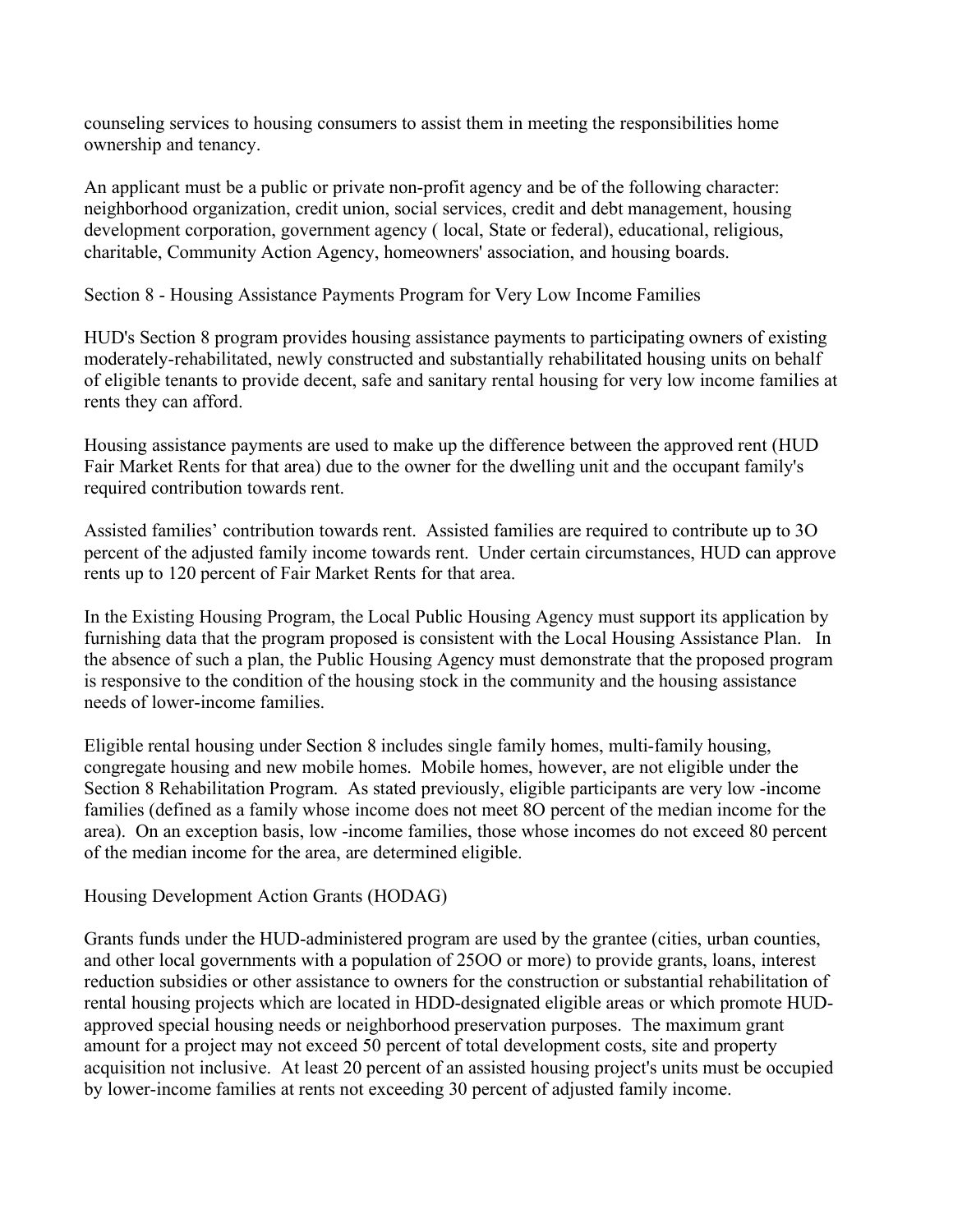Community Development Block Grants Housing/Neighborhood Revitalization Category

Under the Small Cities Community Development Block Grant Program, counties and municipalities under 50,000 in population compete for grants for a wide range of eligible activities. Grant proposals must meet at least one of the following HUD National Objectives:

1) Benefit of low to moderate income persons.

2) Elimination of slums and blight; or

3) Community Development needs having a particular urgency because existing conditions pose a serious and immediate threat to the health or welfare of a community where the financial resources are not available to meet such needs

Eligible activities related to housing include rehabilitation of substandard housing units, demolition of dilapidated housing units, payment for relocation of displaced families and construction of community facilities. At least 51 percent of the funds made available to each unit of general local government must benefit low and moderate income persons.

Section 312 Rehabilitation Loans

These loans may be used to finance the rehabilitation of single family (1-4 units) inhabited by persons at or below 80 percent of the area median income. Loans to low income persons are made at a three percent rate. For higher income person, the interest rate is based on the rate of Treasury securities.

Properties proposed for rehabilitation must lie within on of the following areas: a) localities receiving CDBG funds; or b) an area part of, or necessary or appropriate to, the execution of local community development activities; or c) an approved Section 810 Urban Homesteading area.

#### Rental Housing Rehabilitation

The objectives of this program is to increase the supply of standard rental housing units affordable to lower income families. This is achieved by (1) grants to States and units of local governments to support the rehabilitation of existing residential rental units, and (2) provide rental housing assistance to lower income families to enable them to afford the rents of units in projects assisted with program funds or find alternative housing.

At least 70 percent of the program funds should benefit lower income persons. Rehabilitation subsidies are limited to 45,000 or 50 percent of rehabilitation costs, whichever is less.

Section 202 Housing for the Elderly or Handicapped

The Section 202 Program administered by HUD, provides direct federal low-interest loans to private nonprofit corporations or cooperatives to help finance the construction or substantial facilities for the elderly and handicapped. Detached, semidetached, row, walk-up, or elevator-type structures are eligible. The program also allows acquisition of existing housing and related facilities with or without rehabilitation.

Only private nonprofit and consumer cooperatives may apply for loans through this program. Sponsors include churches, fraternal orders, teachers' associations, and similar organizations. The borrower must submit financial statements to support its ability to provide a capital investment of 1/2 of 1 percent of the mortgage amount, up to a maximum of \$10,000.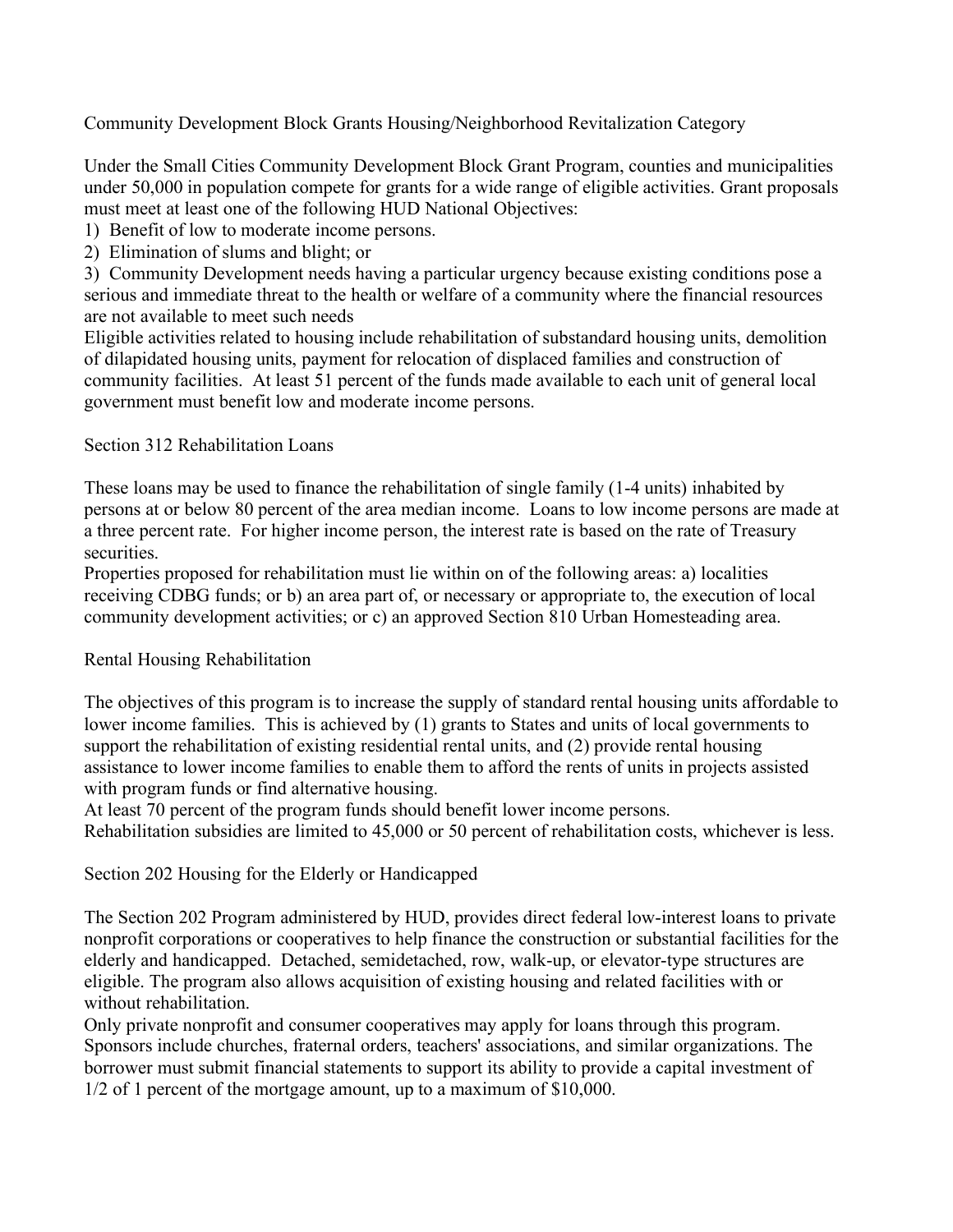Beneficiaries of housing developed under this program must be elderly (62 years or older), physically handicapped, developmentally disabled or chronically mentally ill. Very low income families residing in Section 202 housing may benefit from housing assistance payments under HUD's Section 8 Program.

### Public Housing Development (PHA)

This program provides Public Housing Authorities with financial and technical assistance for the development of lower-income housing by (1) acquiring existing housing from the private market (acquisition); (2) rehabilitation of hosing by the PHA; or [3) new construction of lower-income housing by the PHA. Annual contributions are made to PHAs to meet debt service requirements.

The objective of this program is to provide public housing authorities with financial assistance to improve the physical condition and upgrade the management and operation of existing public housing projects to ensure future service to lower-income families.

## FARMERS HOME ADMINISTRATION PROGRAMS

### Section 502 Rural Housing

Loans under this program may be used for construction, repair or purchase of housing to provide necessary and adequate sewage disposal facilities and/or water supply for the applicants' household; for weatherization and to buy a site on which to place a dwelling for the applicant's own use. Housing debts may under certain circumstances be refinanced. Dwelling financed must be in character and does not exceed 10,000 in population or in a place whose population exceeds 10,000 but is to in excess of 20,000, provided it is not a Standard Metropolitan Statistical Area and has a serious lack of mortgage credit or low-and-moderate income families. Loans may be repaid over period of up to 33 years.

Interest credits are granted annually which reduce the effective interest rate to as low as one percent, depending on le loan amount, the size and income of the family. Family income must meet FMHA low-income limits (80 percent of median reach income) to be considered an eligible applicant.

### Section 523 and 524 Rural Housing Site Loans

This program provides direct loans to public or private nonprofit agencies interested in providing sites for housing, to :quire and develop land in rural areas to be subdivided as adequate building sites and sold on a nonprofit basis to families eligible for low and very low income loans, nonprofit organization public agencies or cooperatives. Loans are limited to \$200,000; 'payment is expected within two  $(2)$  years.

### Section 515 Rural Rental Housing Loans

Loans, through this program, can be used to construct, purchase, improve, or repair rental or cooperative housing.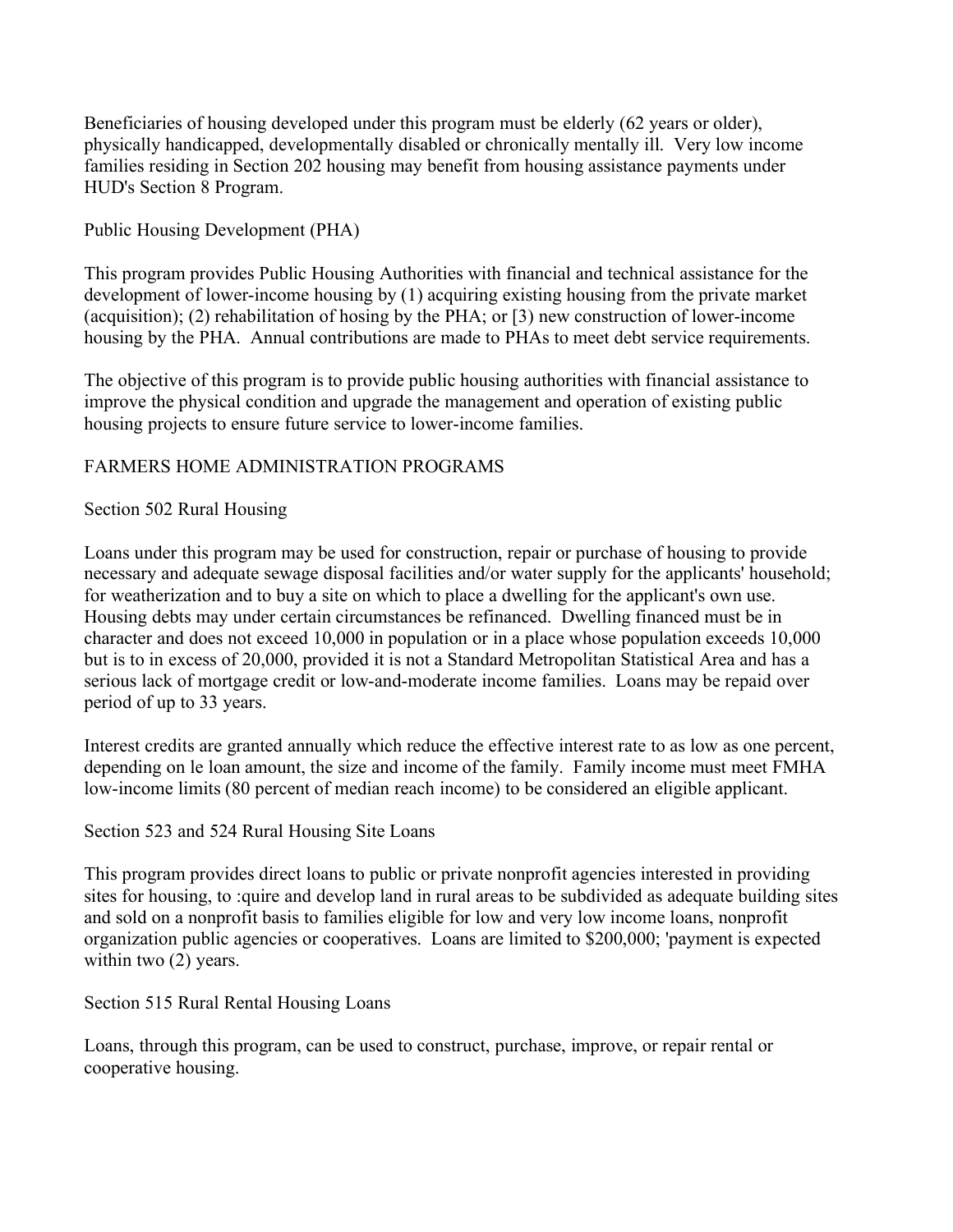Housing, for the purposes of this program, will consist of multi-family units and any related facilities. Funds may also be used to provide recreational and service facilities appropriate for: use in connection with the housing and to buy and improve the land; on which the buildings are to be located.

Applicants may be individuals, cooperatives, nonprofit organizations, State or local public agencies or for-profit corporations, trusts, partnerships or limited partnerships. Occupants must be low-tomoderate income families, senior citizens or handicapped.

#### Section 504 Very Low-Income Housing Repair Loans and Grants

The Section 504 program assists very low-income homeowners in rural areas who do not qualify for Section 502 loans, to repair or improve their dwelling. This includes repairs to the foundation, roof or basic structure as well as water and wastewater disposal systems, and weatherization. Loans bear an interest rate of one (1) percent and are repaid over a period of up to 20 years. Maximum loan assistance is \$7,500 to any eligible person and maximum grant assistance of \$5,000 to an eligible elderly person; however, the grant/loan combination may not exceed \$7,500.

#### Section 503 Rural Self-Help Housing Technical Assistance

Organization such as State and local governments or nonprofit corporations, may use technical assistance funds: (1) to hire the personnel to carry out a program of technical assistance for self-help housing in rural areas; (2) to make essential equipment such as power tools available to families participating in self-help housing construction; and (3) to pay fees for training self-help group members in construction techniques or for other professional services needed. Eligible beneficiaries are very-low and low-income rural families, usually in groups of 6 to 10 families.

#### Rural Rental Assistance Payments

Rental assistance may be used to reduce the rents paid by low-income senior citizens or families whose rents exceed 30 percent of an adjusted annual income, which does not exceed the limit established for the State. Tenants who may be eligible must occupy units in Rural Rental Housing; Cooperative Housing and Farm Labor Housing projects financed by the Farmers' Home Administration through Section 515, 514, and 516 loans and grants.

#### Rural Housing Preservation Grant

FmHA Rural Housing Preservation grants may be used to assist very-low and low-income rural homeowners in obtaining adequate housing to meet their needs by providing the necessary assistance to repair or rehabilitate their housing. This program is best used as a leveraging tool with other available housing programs which provide assistance to very-low and low-income families to bring their homes up to standard building code.

#### C. HOUSING PROGRAMS RELATED TO ENERGY CONSERVATION

Solar Energy and Energy Conservation Bank (Solar Bank)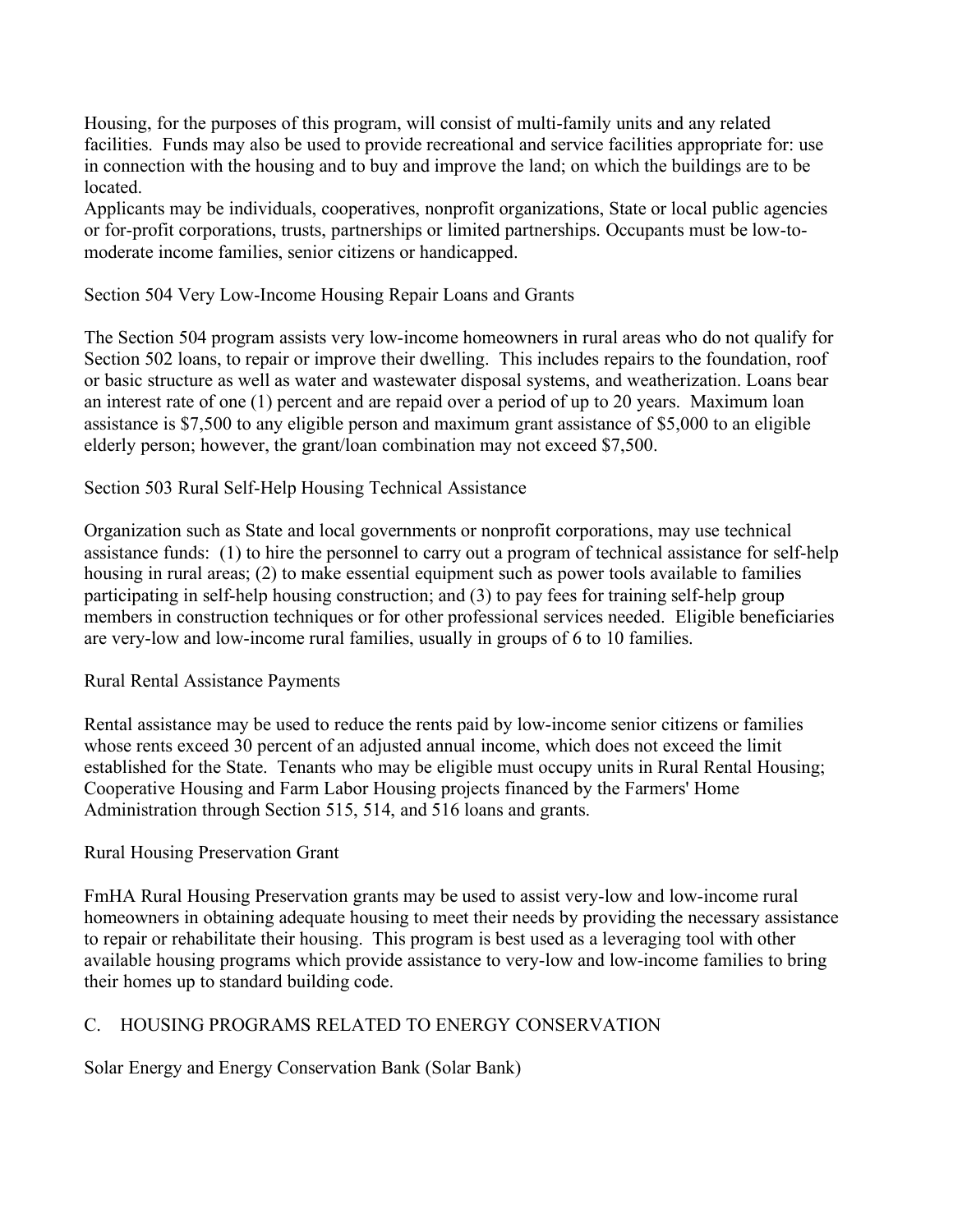The Solar Bank program provides subsidies for energy conservation and solar energy systems to owners/tenants in residential buildings. Individuals must certify that projected earnings fall within a certain range of the median area income for their area in order to be eligible for subsidies for conservation measures. Subsidies vary depending on the applicant's income levels for energy conservation measures and amount of energy saved for solar measures. Occupants must be low-to-moderate income families, senior citizens or handicapped.

Section 504 Very Low-Income Housing Repair Loans and Grants

The Section 504 program assists very low-income homeowners in rural areas who do not qualify for Section 502 loans, to repair or improve their dwelling. This includes repairs to the foundation, roof or basic structure as well as water and wastewater disposal systems, and weatherization.

Loans bear an interest rate of one (1) percent and are repaid over a period of up to 20 years. Maximum loan assistance is \$7,500 to any eligible person and maximum grant assistance of \$5,000 to an eligible elderly person; however, the grant/loan combination may not exceed \$7,500.

### Section 503 Rural Self-Help Housing Technical Assistance

Organizations such as State and local governments or nonprofit corporations, may use technical assistance funds: (1) to hire the personnel to carry out a program of technical assistance for self-help housing in rural areas; (2) to make essential equipment such as power tools available to families participating in self-he housing construction; and (3) to pay fees for training self-help group members in construction techniques or for other professional services needed. Eligible beneficiaries are very-low and low-income: rural families, usually in groups of 6 to 10 families.

Department of Energy Weatherization Assistance For Low-Income Persons Grants through this program can be used to improve the thermal efficiency of dwellings by the installation of weatherization materials such as attic insulation, caulking, weathers tripping and storm windows, replacement furnaces and boilers. Expenditures for materials, program support and labor costs may not exceed §1,600. All low-income households are eligible for weatherization assistance.

### 2. PUBLIC HOUSING, GROUP HOMES AND MOBILE HOME PARKS

The public housing units in Apalachicola are managed by the Apalachicola Housing Authority. Currently, there are fifty-four (54) units located in the City. Cool Springs Housing Project located on 12th Street has 28 units, and Cypress Place Housing Project located on 14th Street has 26 units. These units are Federally subsidized under the HUD, Public Housing Development Program.

Other types of assisted housing in Apalachicola is 34 units of Farmer's Home Administration Section 515 housing for low and moderate income persons. Presently, there are no licensed group homes in the City of Apalachicola. There is however a licensed nursing home, Apalachicola Health Care Center, with 60 beds. There are two licensed mobile home parks within the City. One is owned by the City of Apalachicola and is currently occupied by seven (7) mobile homes. The park is scheduled to be phased out by January 1991. The other, Shuler Trailer Park, has six (6) mobile homes.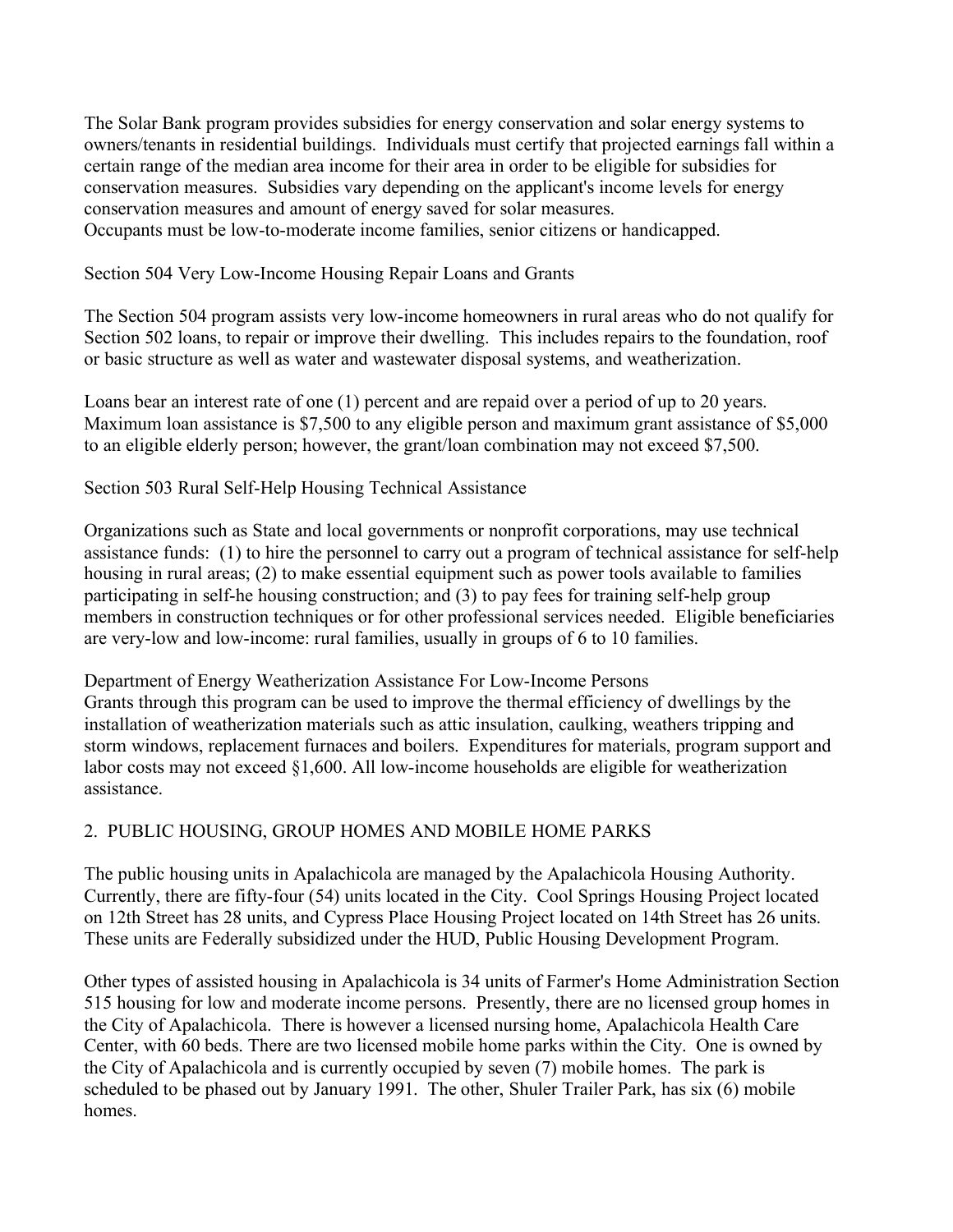## 3. HISTORICAL SIGNIFICANT HOUSING

Apalachicola as a part of its 'Land Development Code' has established a Historical District with regulations and controls administered by the Architectural Review Board (the membership of this board is the same as for the Planning and Zoning Commission). The Historical District is most of the 'Old Apalachicola' area except for small areas on the west and northwest sides. This subject is discussed in more detail in the Franklin County Future Land Use Element of this plan.

### III. ANALYSIS

### A. Household Size

The analysis section of this element develops a picture of the future population of the City and its relation to the housing supply and demand. The inventory of existing housing stock is examined against future population projections and projections of household size and householder type to determine the size and type of housing needed to accommodate those special needs groups in the future.

The City's future population projections developed in the Future Land Use Element shows the population in the years 199O and 2000 to be 2799 and 2986, respectively. This represents an increase of 187 persons over a ten year period ending in the year 20OO.

The 1980 Census showed Apalachicola with 1O19 occupied housing units and an average household size of 2.52. The windshield survey conducted in March of 1988 revealed 1169 occupied housing units based on an estimated 1988 population of 2,687. This translates into an average household size of 2.34. Assuming this figure remains approximately constant until the year 200O, 1276 households will reside in Apalachicola by the year 20OO. This represents an increase of 257 households from 1980. Table 12 shows the projected population and household size from 198O-2OOO for the City of Apalachicola.

| $11$ and $12$ , a optimition that include the size (1700 2000)<br><b>YEAR</b> | 1980     | 1985     | 1990     | 1995       | 2000            |
|-------------------------------------------------------------------------------|----------|----------|----------|------------|-----------------|
| Population and Household Size (1980-2000)                                     | 2,565    | 2,613    | 2,799    | 2,923      | 2,986           |
| <b>Small Families</b>                                                         | 1,019    | 1,097    | 1,174    | 1,235      | 1,276           |
| 1-Person                                                                      | 197      | 227      | 260      | <b>290</b> | 312             |
|                                                                               | (21%)    | (23%)    | (24%)    | (25%)      | (25%)           |
| 2-Persons                                                                     | 282      | 305      | 357      | 394        | 425             |
|                                                                               | $(30\%)$ | (31%)    | (33%)    | (34%)      | (34%)           |
| 3-4 Persons                                                                   | 282      | 286      | 324      | 360        | 40 <sub>O</sub> |
| Large Families                                                                | (31%)    | $(30\%)$ | $(30\%)$ | (31%)      | (32%)           |
| $5 +$ Persons                                                                 | 169      | 158      | 140.     | 116        | 112             |
|                                                                               | (18%)    | (16%)    | (13%)    | $(10\%)$   | (97%)           |
| Average Household Size                                                        | 2.52     | 2.38     | 2.38     | 2.36       | 2.34            |

#### TABLE 12: Population and Household Size (1980-2000)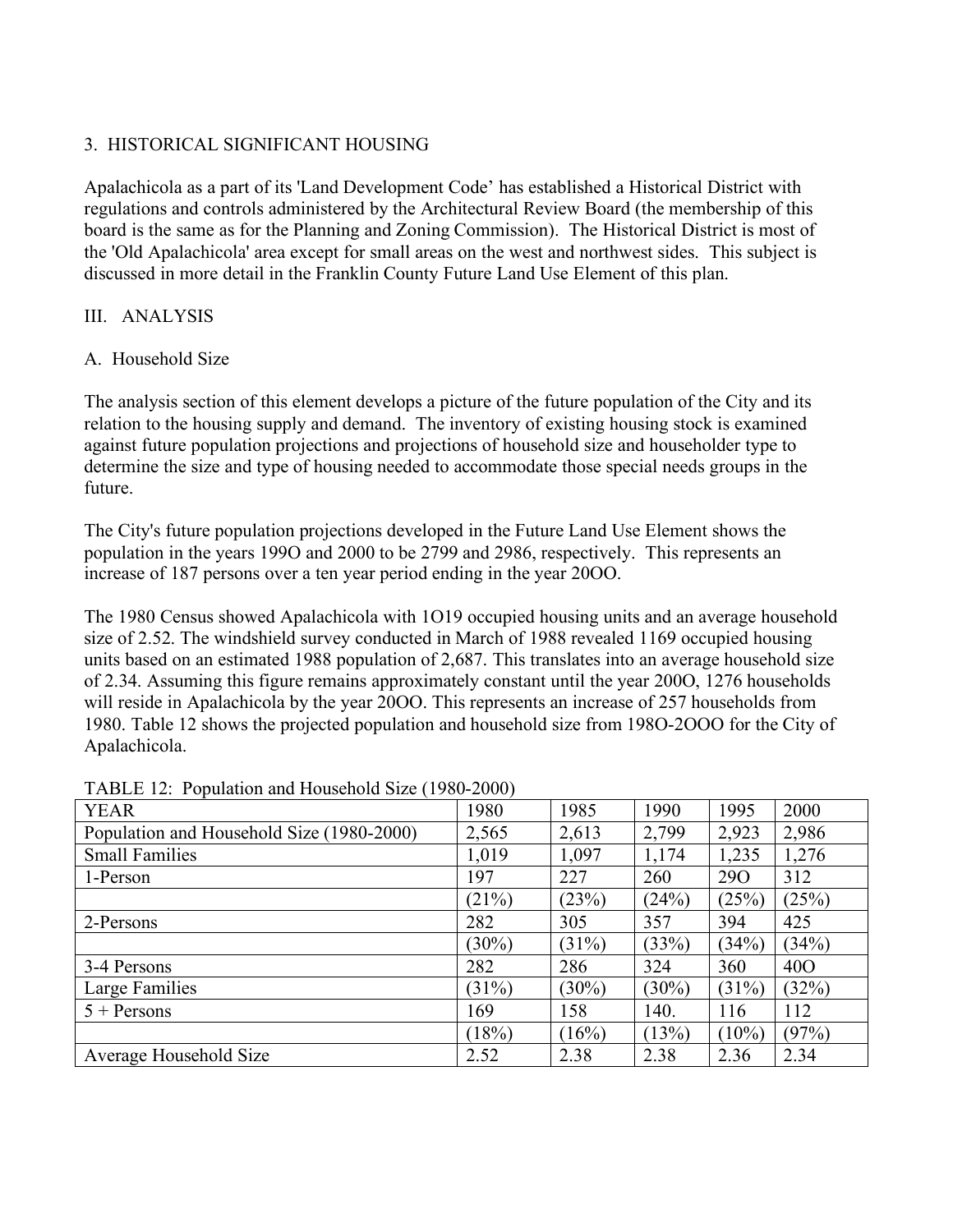Population projections have been taken from the Future Land Use Element with households and household size based on 1980 information, with an assumption that household sizes will decrease during the period from 2.73 to 2.39.

### B. Income Range of Households

Income levels are another important factor in determining the type of housing needed to benefit future populations. The income groups described in Table 13 are those groups frequently used to determine eligibility in various housing assistance programs. The income limits of each group are based on a mean household income o \$11,665 as reported by the 1980 Census.

TABLE 13: INCOME LIMITS OF VARIOUS INCOME GROUPS, CITY OF APALACHICOLA, 1980.

| Income Group            | Mean Ratio to Income        | Income Limits of Group |
|-------------------------|-----------------------------|------------------------|
| Very Low Income         | Less than $50 - of$ mean    | Less than $$5,832$     |
| Low Income              | Between 50% to 80% of mean  | \$5,832 to \$9,332     |
| Moderate Income         | Between 80% to 120% of mean | $$9,332 - $13,998$     |
| Middle Income or Higher | 120% of Mean or higher      | More than \$13,998     |

The projected number of households by income group was determined using several assumptions. First, as family size gets smaller, those in the very low income group will advance to the low or moderate income group. Secondly, that the local economy will improve or at least remain stable. Table 14 shows that by the year 2000, the percentage of very low income households will drop from thirty-four (34) percent to twenty-nine (29) percent. Likewise, the low income group will show a drop from twenty (20) percent to seventeen (17) percent. The moderate income group, however, will increase from ten (10) percent to eighteen (18) percent.

| TABLE 14: PROJECTIONS OF HOUSEHOLDS BY INCOME GROUP, CITY OF |  |
|--------------------------------------------------------------|--|
| APALACHICOLA: 1980-2000 BY INCOME GROUP                      |  |

|               | 1980 |               | 1988(Est) |               | 1990 (Proj.) |               | $2000$ (Proj.) |               |
|---------------|------|---------------|-----------|---------------|--------------|---------------|----------------|---------------|
| Income        | No.  | $\frac{0}{0}$ | No.       | $\frac{0}{0}$ | No.          | $\frac{0}{0}$ | No.            | $\frac{0}{0}$ |
| Group         |      |               |           |               |              |               |                |               |
| Very          | 346  | 34            | 379       | 33            | 364          | 31            | 370            | 29            |
| Low           |      |               |           |               |              |               |                |               |
| Income        |      |               |           |               |              |               |                |               |
| Low           | 204  | 20            | 218       | 19            | 211          | 18            | 217            | 17            |
| Income        |      |               |           |               |              |               |                |               |
| Moderate      | 102  | 10            | 138       | 12            | 176          | 15            | 230            | 18            |
| Income        |      |               |           |               |              |               |                |               |
| Middle        | 367  | 36            | 414       | 36            | 423          | 36            | 459            | 36            |
| Income        |      |               |           |               |              |               |                |               |
| <sub>or</sub> |      |               |           |               |              |               |                |               |
| Higher        |      |               |           |               |              |               |                |               |
| Totals        | 1019 | 100           | 1149      | 100           | 1174         | 100           | 1276           | 100           |

Table 14A: Projected Rent/Cost of Housing 1990-2000 By Income Group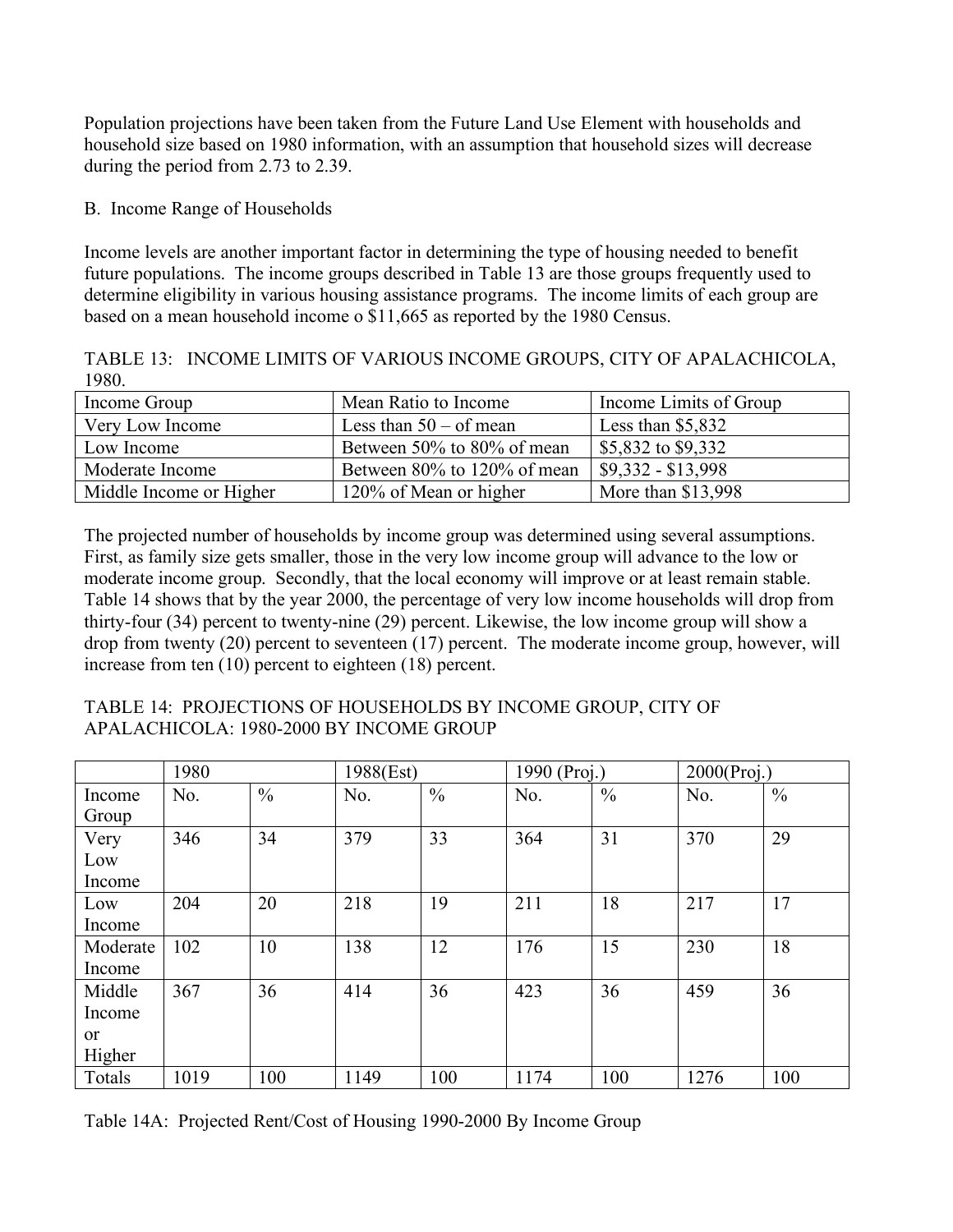| Income Group            | Rent                | Purchase Price     |
|-------------------------|---------------------|--------------------|
| Very Low Income         | 0-\$170 Monthly     | $0 - $15,163$      |
| $(\$5,832-S9,332)$      |                     |                    |
| Low Income              | \$170-\$272 Monthly | $$15,164 - $24263$ |
| $(\$5,832-S9,332)$      |                     |                    |
| Moderate Income         | \$272-\$408 Monthly | \$24,264-\$36,394  |
| $(\$9,332-S13,998)$     |                     |                    |
| Middle Income or Higher | \$408 Monthly       | \$36,394           |

This was calculated by assuming 35% of the household's income per month for rent and multiplying 2.6% times the annual household income to determine the purchase price for the home owner. Although the percentage of very low and low income households declines in the future, the actual number of these households will increase. Table 15 shows the change in the number of households by income groups for the City of Apalachicola. As evidenced by the table, moderate income households will experience the greatest actual growth in numbers. From 198O - 2OOO, very low and low income households will show only minor increases of five (5) and one (1) household, respectively.

Franklin County's elderly population is approximately 22%. Most of the population resides in Lanark Village. There are no census figures for the number of elderly residing within the cit of Apalachicola. Many elderly persons live on a fixed income an it can be assumed that this group will fall in the very low to moderate income ranges.

TABLE 15: CHANGE IN NUMBER OF HOUSEHOLDS BY INCOME GROUP, CITY OF APALACHICOLA.

| Income Group         | 1980-1988 (Est.) | 1988-1990 (Proj.) | 1990-2000 (Proj.) |
|----------------------|------------------|-------------------|-------------------|
| Very Low Income      | $+33$            | $-15$             | $-13$             |
| $(\$5,832-$9,332)$   |                  |                   |                   |
| Low Income           | $+14$            | $-7$              | -6                |
| $(\$5,832-S9,332)$   |                  |                   |                   |
| Moderate Income      | $+36$            | $+30$             | $+42$             |
| $(\$9,332-\$13,998)$ |                  |                   |                   |
| Middle Income or     | $+47$            | $+9$              | $+13$             |
| Higher               |                  |                   |                   |
| Total                | $+130$           | $+25$             | $+36$             |
| Households Per Year  | $+11$            | $+2$              | $+3$              |

### C. Projected Housing Needs

The preceding section provides the future housing supply by type and future population of the City.

the framework for project size needed to accommodate the future population of the City.

Several assumptions are made when projecting future housing. They are as follows: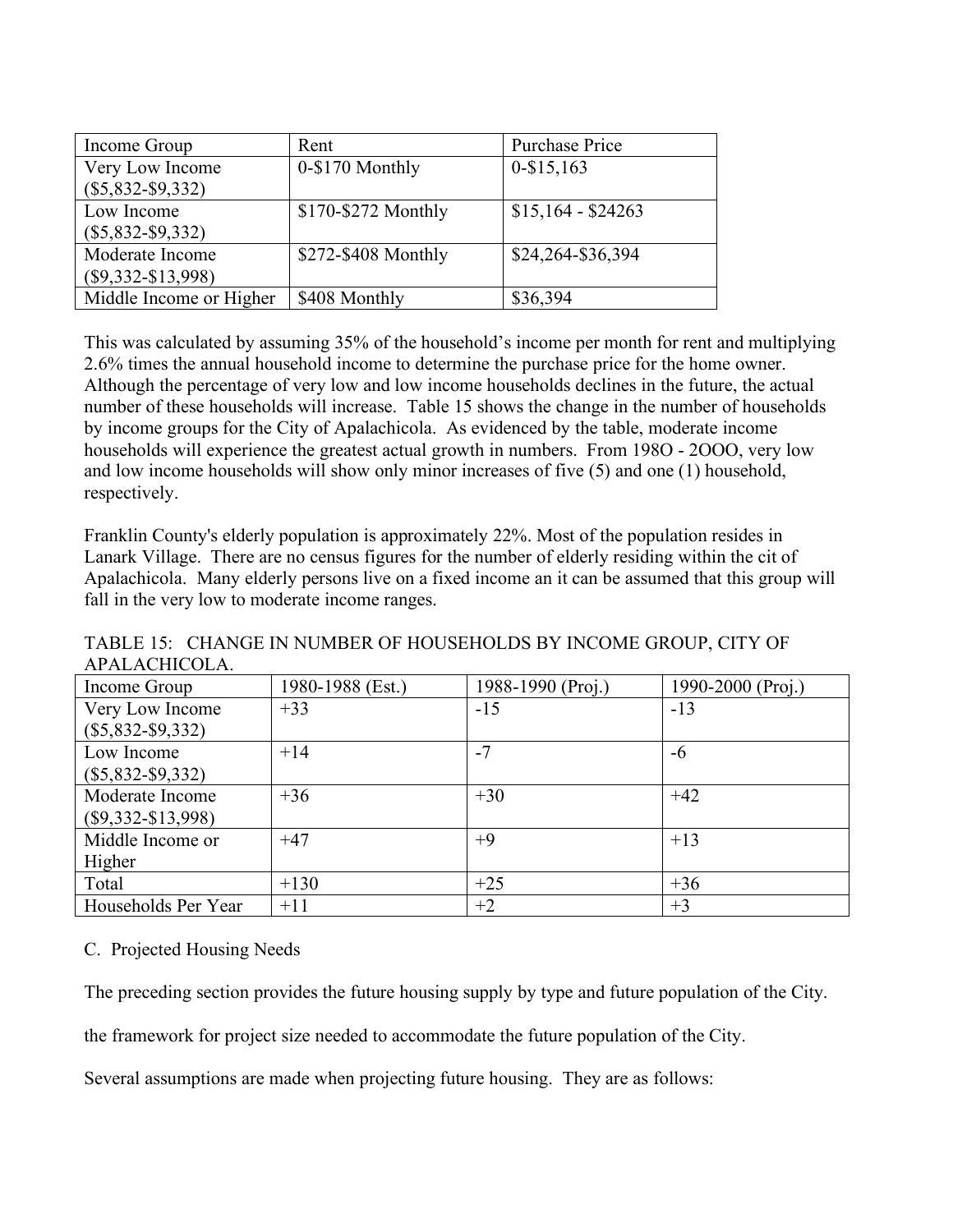One or two person households will occupy two (2) bedroom houses. Those households with three and four persons will occupy three (3) bedroom units. Those households with greater than four (4) will occupy a structure with four  $(4)$  or more bedrooms.

(2) The housing tenure ratio will remain the same into the future. Owner-occupied units will assume 61 percent of the housing stock, while renter-occupied units will form 39 percent of the housing stock in theyear2000.

(3) As housing costs increase the market demand will shift towards multi-family housing, especially in the very low, low and moderate income groups.

Table 16 type and tenure Apalachicola shows the projected subsidized housing need by for the period 1986-2000 for the City of Apalachicola.

TABLE 16: PROJECTED HOUSING NEED (SUBSIDIZED) B-Y TYPE AND TENURE 1989- 2000.

| Household                                                                           |                  | Owner            | Renter           |                  |  |
|-------------------------------------------------------------------------------------|------------------|------------------|------------------|------------------|--|
| Income Group                                                                        |                  |                  |                  |                  |  |
| Very Low Income                                                                     |                  |                  |                  |                  |  |
| Less than \$5,832                                                                   |                  |                  |                  |                  |  |
| 2 <sub>Br</sub>                                                                     | $\mathbf{0}$     | $\boldsymbol{0}$ | $\boldsymbol{0}$ | $\theta$         |  |
| 3 <sub>Br</sub>                                                                     | $\boldsymbol{0}$ | $\boldsymbol{0}$ | $\boldsymbol{0}$ | $\mathbf{0}$     |  |
| $4+Br$                                                                              | $\boldsymbol{0}$ | $\boldsymbol{0}$ | $\boldsymbol{0}$ | $\boldsymbol{0}$ |  |
| Subtotal                                                                            | $\boldsymbol{0}$ | $\boldsymbol{0}$ | $\boldsymbol{0}$ | $\theta$         |  |
| Low Income                                                                          |                  |                  |                  |                  |  |
| $$5,832 - $9,332$                                                                   |                  |                  |                  |                  |  |
| 2 <sub>Br</sub>                                                                     | $\boldsymbol{0}$ | $\boldsymbol{0}$ | $\boldsymbol{0}$ | $\mathbf{0}$     |  |
| 3 <sub>Br</sub>                                                                     | $\mathbf{1}$     | $\boldsymbol{0}$ | $\boldsymbol{0}$ | $\mathbf{0}$     |  |
| $4+Br$                                                                              | $\overline{0}$   | $\theta$         | $\overline{0}$   | $\theta$         |  |
| Subtotal                                                                            | $\mathbf{0}$     | $\boldsymbol{0}$ | $\boldsymbol{0}$ | $\theta$         |  |
| Moderate Income                                                                     |                  |                  |                  |                  |  |
| 2 <sub>Br</sub>                                                                     | 22               | $\boldsymbol{0}$ | $+3$             | $+19$            |  |
| 3 <sub>Br</sub>                                                                     | $+22$            | $\boldsymbol{0}$ | $+6$             | $\boldsymbol{0}$ |  |
| 4 Br                                                                                | $+5$             | $\boldsymbol{0}$ | $+3$             | $\theta$         |  |
| Subtotal                                                                            | $+49$            | $\boldsymbol{0}$ | $+12$            | $+19$            |  |
| Middle Income or                                                                    |                  |                  |                  |                  |  |
| Higher                                                                              |                  |                  |                  |                  |  |
| 2 <sub>Br</sub>                                                                     | $+4$             | $+3$             | $\mathbf{0}$     | $+7$             |  |
| 3 <sub>Br</sub>                                                                     | $+5$             | $\boldsymbol{0}$ | $\boldsymbol{0}$ | $\theta$         |  |
| 4 Br                                                                                | $+3$             | $\mathbf{0}$     | $\boldsymbol{0}$ | $\theta$         |  |
| Subtotal                                                                            | $+12$            | $+3$             | $\mathbf{0}$     | $+7$             |  |
| <b>TOTAL</b>                                                                        | $+61$            | $+3$             | $+12$            | $+26$            |  |
| Note: $SF = Single-Family Dwelling$ , $MF = Multi-Family Dwelling$ , $BR = Bedroom$ |                  |                  |                  |                  |  |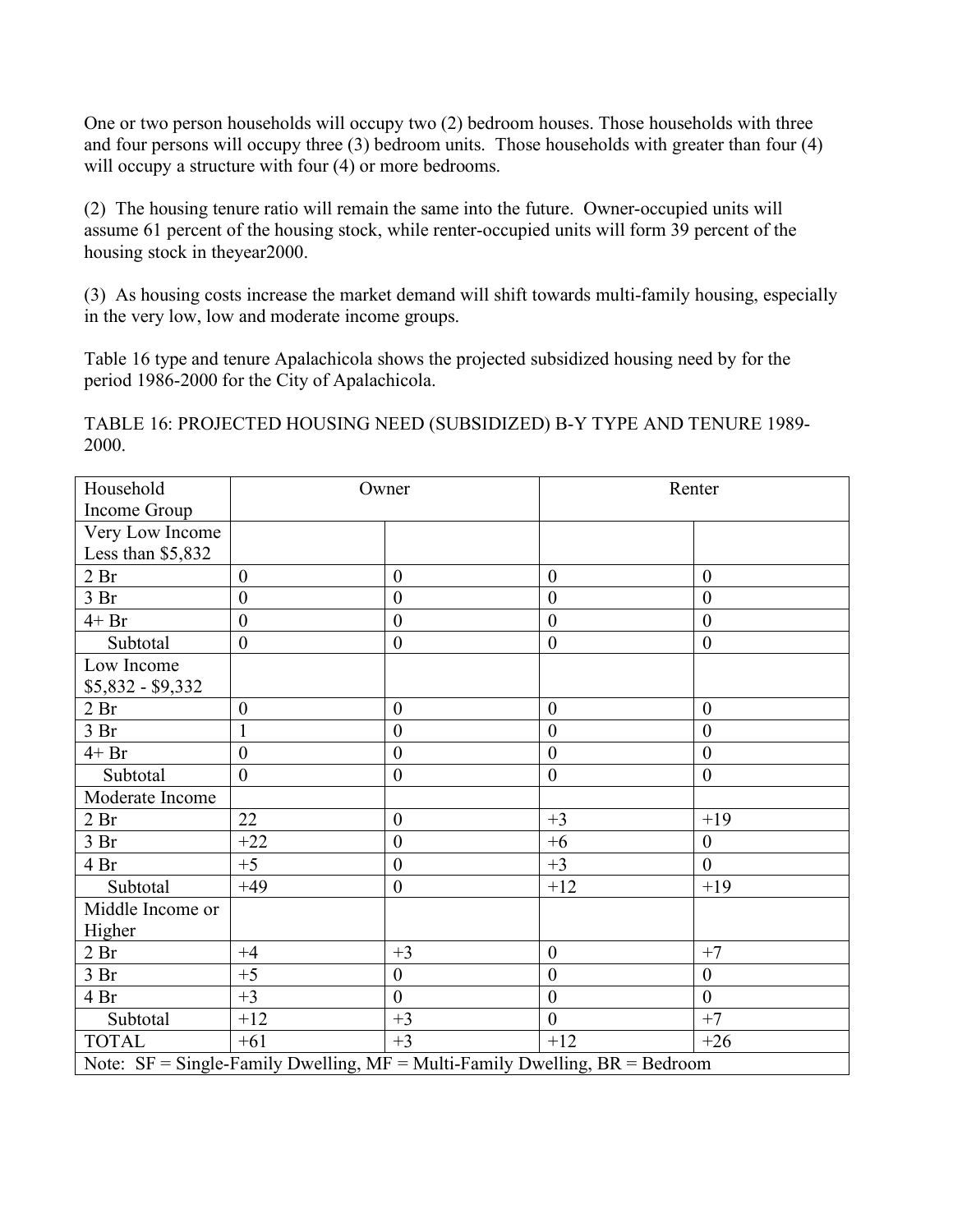As indicated by the table, 80 of the 102 new household formations are for the moderate income group. Based on past trends this group, if deciding to purchase a home, will reside in a single-family unit. Ownership of multi-family units will most likely be experienced by those households in the upper income group.

Table 17 shows the housing construction needs for the period 1986-2000. As indicated, 462 units will need to be either constructed or rehabilitated during this period. According to the 1980 Census data, 988 housing units were built prior to 1970. By the year 2000, these units will be 30 years old and probably in need of substantial repair. If the 207 substandard units that were discovered in the windshield survey are subtracted from this figure, and if it is assumed that current trends will continue, nearly 18% percent of the 781 units, or 141 units will become substandard by the year 2000.

TABLE 17: HOUSING CONSTRUCTION NEEDS, 1988-2OOO, CITY OF APALACHICOLA

| Units                                              | 1989-1995 | 1996-2000 | Total |
|----------------------------------------------------|-----------|-----------|-------|
| Units for New Households                           | 56        | 46        | 102   |
| Replacement or rehabilitation of substandard units |           |           |       |
| Substandard units in 1986                          | 119       | 85        | 204   |
| Units becoming substandard 1986-2000               | 84        | 60        | 144   |
| Allowance for vacancies                            |           |           | <12   |
| <b>Total Construction Needs</b>                    | 266       | 196       | 462   |

As indicated in Table 17, an additional 462 units will be needed by the year 2000. Of the 462 needed, 102 will need subsidization and 50 public housing units will need to be funded. The remaining 310 will be met by the private sector. Assuming that the current trend in building permit activity continues the units becoming substandard will be remodeled, additions made and rehabilitated.

| Private Sector Housing Supply Needs (1990-1995) |           |           |           |           |           |           |       |
|-------------------------------------------------|-----------|-----------|-----------|-----------|-----------|-----------|-------|
|                                                 | Owner     |           |           | Renter    |           |           | Total |
|                                                 | <b>SF</b> | <b>MF</b> | <b>MH</b> | <b>SF</b> | <b>MF</b> | <b>MH</b> |       |
| Low                                             | 40        |           | 20        | 10        |           |           | 85    |
| Income                                          |           |           |           |           |           |           |       |
| Moderate                                        | 30        |           | 10        | 10        |           |           | 65    |
| to High                                         |           |           |           |           |           |           |       |
| Income                                          |           |           |           |           |           |           |       |

Also considered in the housing construction needs is an allowance for vacancies. The 1980 Census showed an 8 percent vacancy rate for those units for sale, while 27 percent of the musing units were vacant for occasional use. A substantial number of vacancies, 69 percent, were due to substandard conditions of the vacant housing units. For planning purposes, these units will not be considered in the future allowance for vacancies, since they are essentially not a part of the city's serviceable housing stock. Assuming those units vacant for occasional use are already exempt from the housing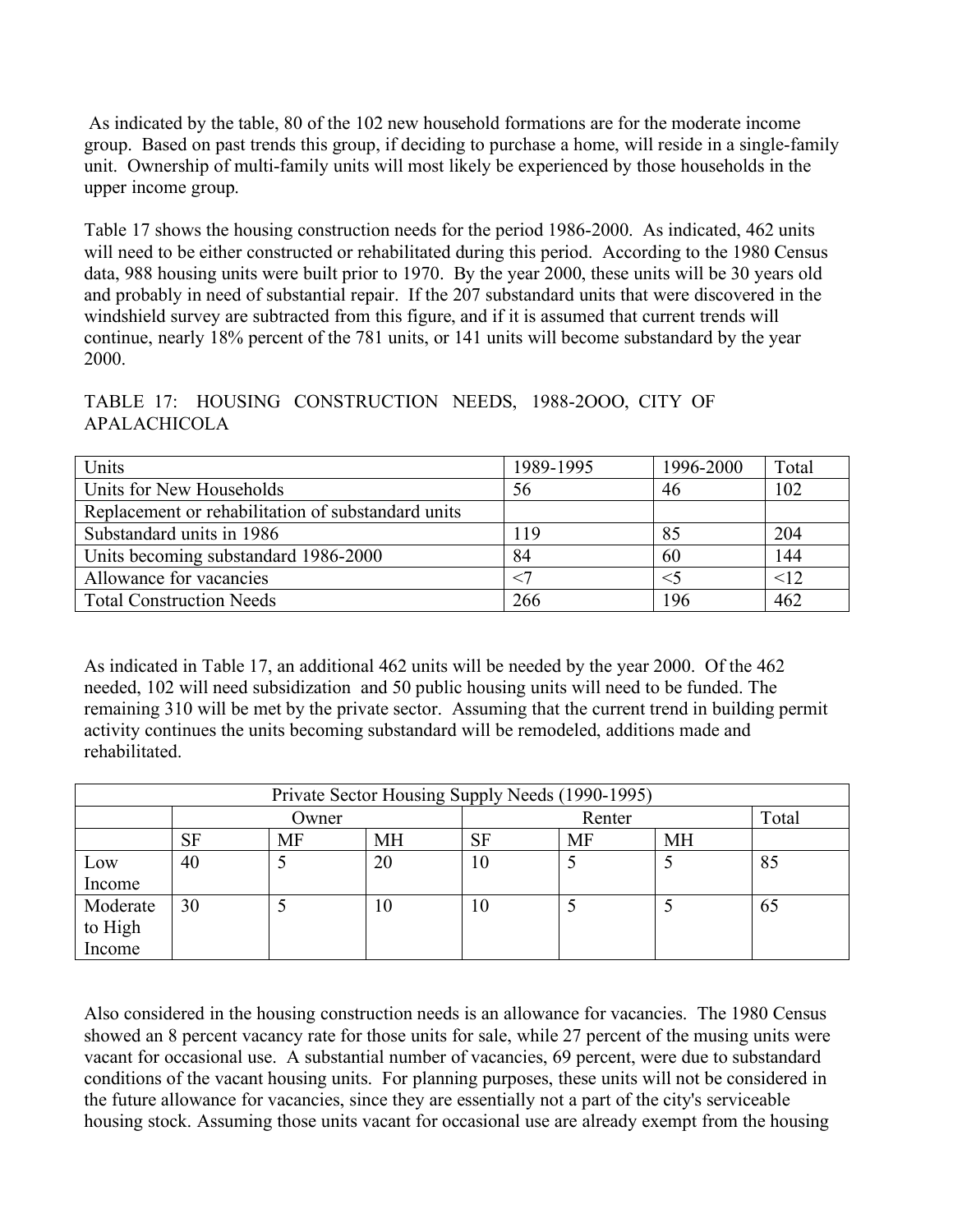supply, the 7 percent figure is probably a reasonable rate. Therefore, a 1O percent vacancy rate was considered during the 1986-2000 planning period.

D. Land Requirements for the Estimated Housing Needs

The land required for the projected new housing construction is available within the City limits of Apalachicola. Approximately 633 vacant lots are available for residential development, of that number 439 are available for multi-family housing development. An additional 1O9 lots in Greater Apalachicola were currently zoned for mobile homes.

E. The Private Sector and the Housing Stock

Construction of single-family dwellings from 1980-1987 averaged 6 units per year. Permits for mobile homes averaged 4 per year for the same period. These figures account for the relatively low average cost per unit. In 1986 and 1987, the average cost for a new home in Apalachicola were 536,823 and 17,000, respectively. Table 18 shows the building permit activity for the City from 1980-1987 period.

| <b>YEAR</b> | <b>VALUE</b> | SINGLE-       | MOBILE HOME   MULT1 - |               |
|-------------|--------------|---------------|-----------------------|---------------|
|             |              |               |                       |               |
|             |              | <b>FAMILY</b> |                       | <b>FAMILY</b> |
| 1980        | \$164, 615   |               | n                     |               |
| 1981        | 231, 990     | n             |                       |               |
| 1982        | 733, 100     |               |                       |               |
| 1983        | 376,000      | Q             |                       |               |
| 1984        | 40, OOO      |               |                       |               |
| 1985        | N/A          |               |                       |               |
| 1986        | 441, 873     |               |                       |               |
| 1987        | 847, 145     | 12            | 6                     |               |
| Total       | \$2,834,725  | 40            | 25                    |               |

TABLE 18: BUILDING PERMIT ACTIVITY, 1980-87, APALACHICOLA, FLORIDA DOLLAR

Source: City of Apalachicola, Office of City Clerk, 1988.

### F. The Housing Delivery System

The delivery system within the city is provided on the basis of supply and demand. The office of Community Development daily seeks sources of funding for local government purposes, including housing. The typical individual seeking to purchase housing arranges to borrow funds from lending institutions or constructs the housing as funds permit. The city does not issue housing development permits without documentation of public facility availability. The city provides water  $\&$  sewer hook ups on a city-wide basis. The Sanitary Sewer, Potable Water Element and the Future Land Use Element provide evidence of surplus capacity for water and sewer for the slow growth anticipated through the year 2000.

Adequate sites are available for low to moderate income families and for mobile homes. The Apalachicola Land Development Regulation allows multi family development and group homes within residential districts and in some commercial districts. Although, there are currently no group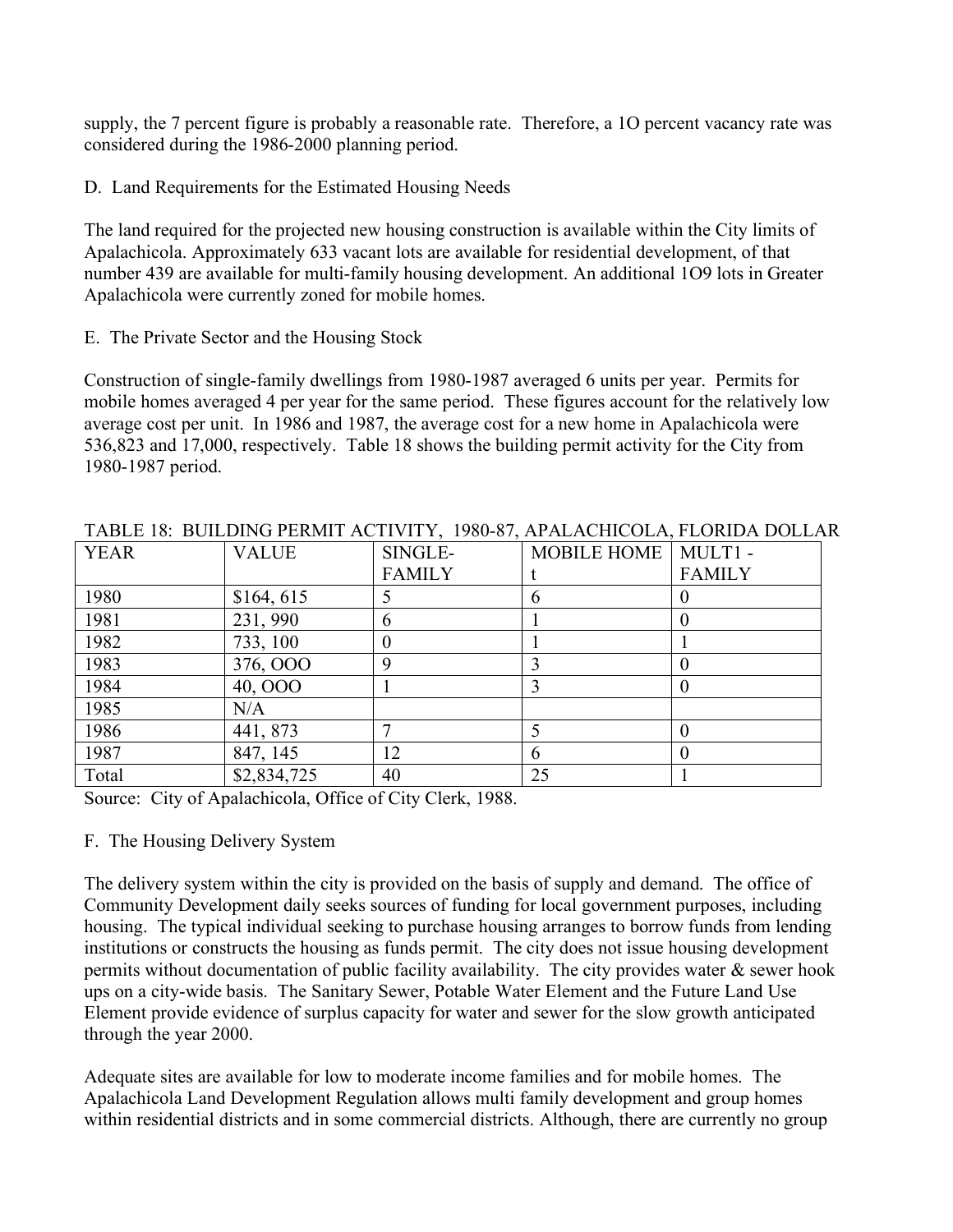homes located within the city, except for a nursing home, there are no zoning prohibitions which discriminate against group homes.

Florida county comparisons, Table 42 indicates that 23% of the families residing within Franklin County are below poverty level. Housing across the city is well blended.

In the past, the Housing Financing Agency has made bond financed, low interest loans available for new housing construction. Lending institutions, within the county have not applied for the funding. Gulf State Bank obtained designation as a lender several years ago and lost money because no consumers applied for funding. A public education program should be initiated to make the public aware of the availability of the money. Local bankers should be encouraged to apply for the financing.

## HOUSING DEVELOPMENT IN THE APALACHICOLA BAY AREA

The distribution and density of residential development, as with other land uses, has to be balanced with the tolerance of the natural system. Residential development should be guided so that the "net effect" to the natural system and/or resident will not be adverse. Factors to be considered when weighting effects of housing development, in terms of density and the distribution are sewage disposal systems, soils, proximity of the site to fragile coastal and wetland ecosystems, susceptibility of the site to flooding, elevation considerations, and stormwater management.

Since the designation of Franklin County as an Area of State Concern under Chapter 380.0555, Florida Statutes, all development in the Apalachicola Bay Area must conform to the "Principles for Guiding Development". The principles that apply to residential development are as follows:

(A) Land development shall be guided so that the basic functions and productivity of the Apalachicola Bay Area's natural land and water system will be conserved to reduce or avoid health, safety and economic problems for the present and future residents of the Apalachicola Bay Area.

(B) Land development shall be consistent with safe environment, adequate community facilities, a superior quality of like, and a desire to minimize environmental hazards.

(C) Aquatic habitats and wildlife resources of the Apalachicola Bay Area shall be conserved and protected.

D) Stormwater discharges shall be managed in order to minimize their impacts on the bay system.

E) Coastal dune systems, specifically the area extending landward from the extreme high tide line to the beginning of the pinelands of the Apalachicola Bay Area shall be protected.

These principles must be seriously considered to avoid harmful affects to the Apalachicola River and Bay System The Apalachicola Bay Area, for the purposes of the act can be described as follows: Franklin County, less all Federally owned lands and less all lands lying east of the line formed by the eastern boundary of State Road 319 and State Road 98 and thence due south to the Gulf of Mexico.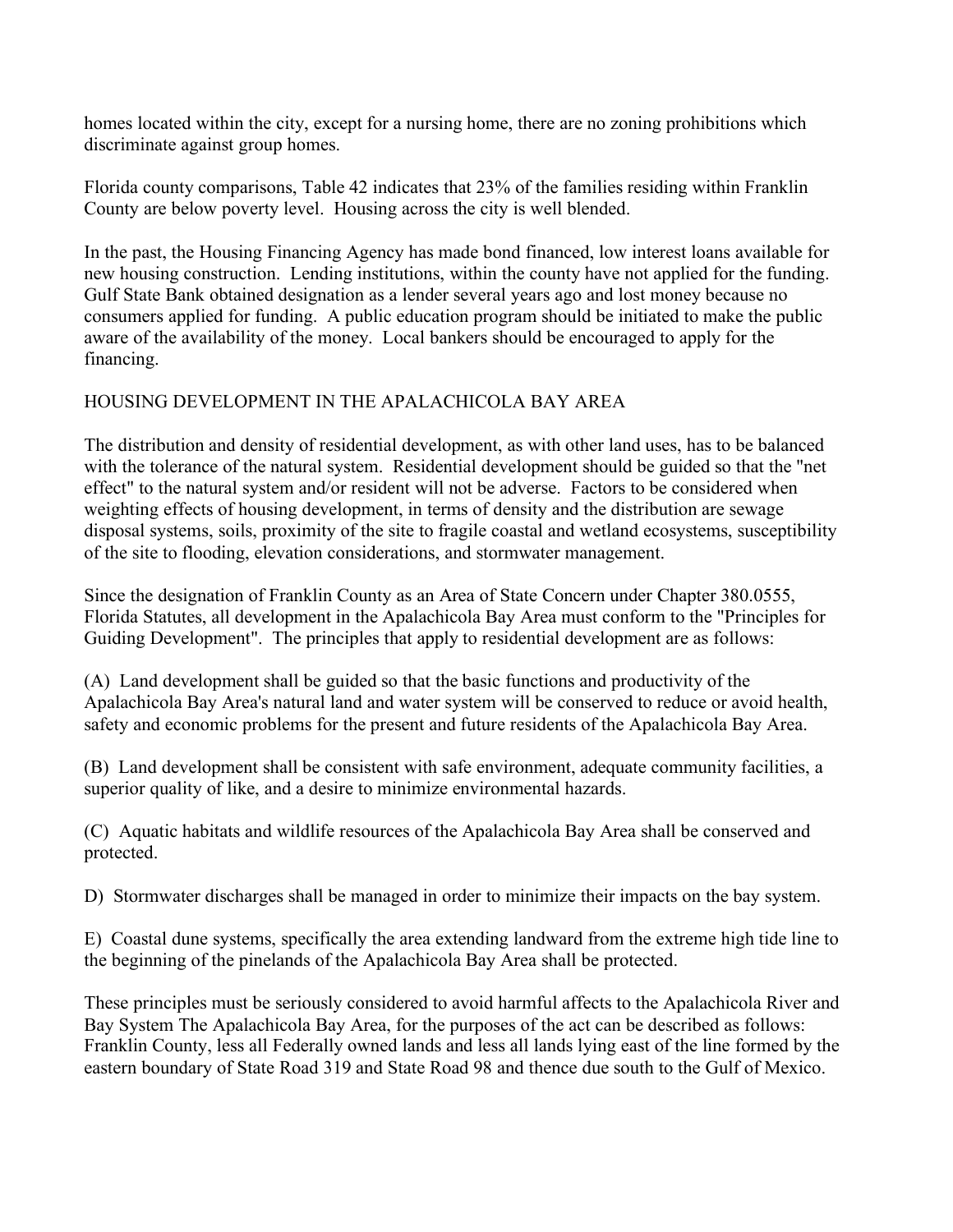The housing delivery system in Apalachicola must involve both the public and the private sector working in cooperation to improve the housing opportunities of those in greatest need. The following recommendations can help to improve the public-private relationship needed to make the housing delivery system both efficient and effective.

The City adopted a comprehensive Land Development Code in November of 1987 which has provisions for a variety of strategies of incorporating affordable housing such as density bonuses, mobile houses and manufactured housing, etc. This code has been under review by the Planning and Zoning Commission during the past six (6) months and changes and modifications will be recommended to the City Commission during 1990. This review is continuing, and will include the assurance of provisions for housing for the elderly and such as foster houses, group homes and similar special facilities.

The City will continue to utilize when available grant funds for the removal and rehabilitation of substandard housing. Full use will be made of programs and funds such as outlined under section IIc - Subsidized Housing Development (pages 18-28). Additionally, the planned revision of the current Land Development Code will provide standards for removal and/or rehabilitation of substandard and dilapidated housing and other structures.

There are adequate sites available for projected needs for low and moderate income family housing including mobile homes. Sites are also available for supporting commercial needs as well as in place utility infrastructures.

The historical nature of many buildings in Apalachicola, particularly in the designated "Historical District" are significant factors in planning and development activities for the city. In recognition of this fact, the city provides in its current land development code for:

A) The identification, protection, enhancement, perpetuation and use of districts, sites, buildings, structures, objects, and areas that are reminders of past eras, events, and persons important in local, state or national history, or which provide significant examples of architectural styles of the past, or which are unique and irreplaceable assets to the City and its neighborhoods, or which provide this and future generations examples of the physical surroundings in which past generations lived;

B) The enhancement of property values, the stabilization of neighborhoods and business centers of the City, the increase of economic and financial benefits to the City and its inhabitants, and the promotion of local interest;

C) The preservation and enhancement of varied architectural styles, reflecting the City's cultural, social, economic, political and architectural history.

To accomplish these objectives, an Architectural Review Board was established to oversee these matters. The Board has as its purpose the preservation and protection of buildings of historic and architectural value in the Apalachicola Historic District, hereinafter referred to as the "District", and the maintenance of the distinctive character of the District. To this end, it shall be the duty of the Board to pass upon plans for the erection, construction, alteration, renovation and razing of all buildings or structures located or to be located within the District, affecting the outward appearance of all such buildings or structures. Furthermore, the Board shall establish standards and criteria for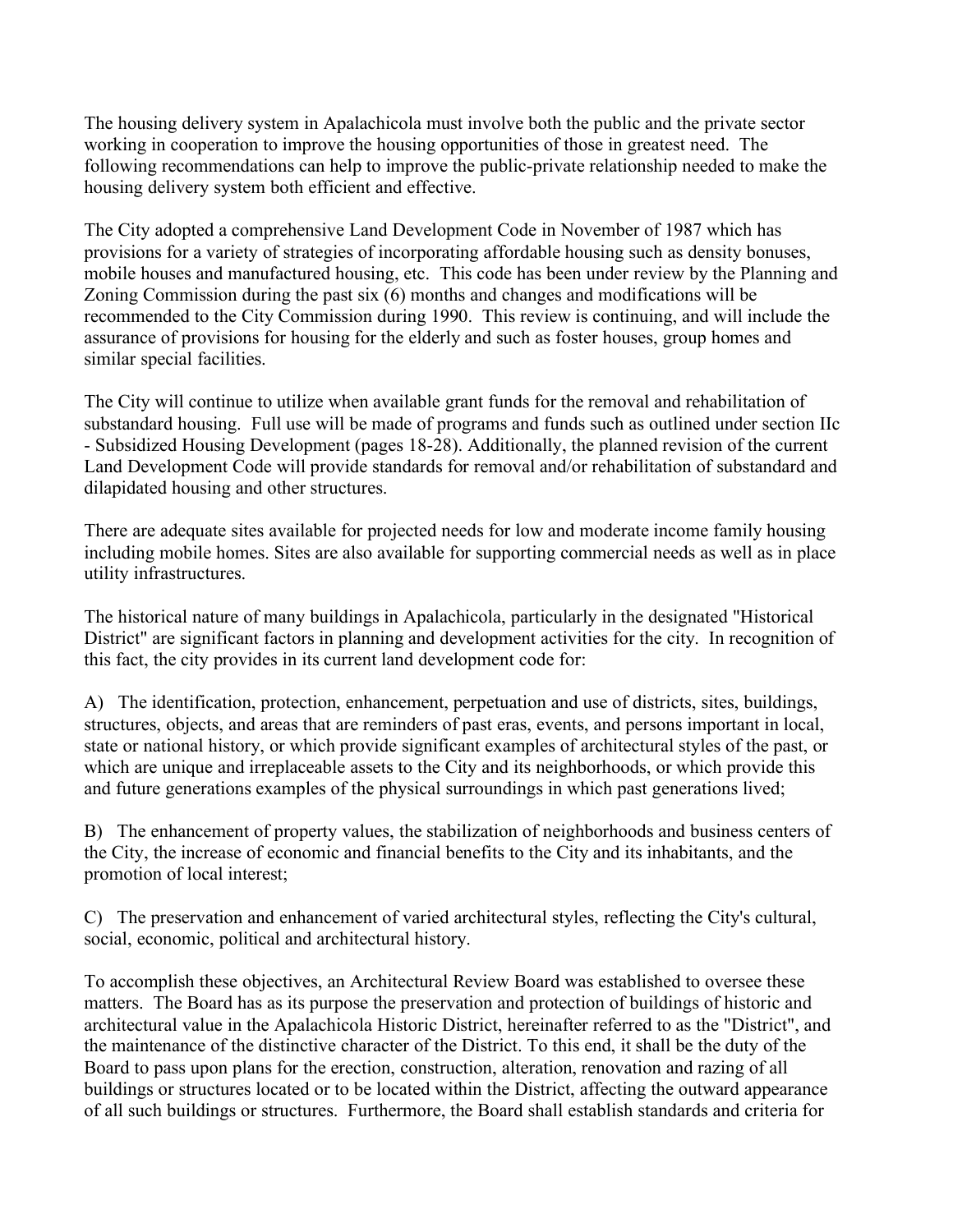determining visual compatibility and such factors necessary for the implementation of this ordinance. Such standards and criteria will be based largely on the U.S. Secretary of the Interior's Standards for Rehabilitation and Guidelines for Rehabilitating Historic Structures. Wherever applicable, the Architectural Review Board shall solicit the assistance of the Florida Department of State, Division of Archives and History for technical assistance in reviewing proposals for certificates of appropriateness.

These procedures have proven effective over the past two years. They will however be included in the review and update of the Land Development Code this summer and fall.

IV. GOALS, OBJECTIVES, AND POLICIES

GOAL 1: PROVIDE SAFE, DECENT HOUSING AT A LEVEL TO MEET THE NEEDS OF THE EXISTING AND FUTURE POPULATION OF THE CITY, ESPECIALLY THOSE GROUPS SUCH AS LOW TO MODERATE INCOME HOUSEHOLDS, THE ELDERLY AND THE HANDICAPPED.

Objective 1: Provide or assist the private sector in providing 102 net dwelling units, including low and moderate income housing by the year 2000.

Policy 1A: Review the current zoning ordinance and amend it to include density bonuses to those developers who construct housing for low to moderate income persons, the elderly or the handicapped.

Policy IB: Increase the supply of safe, affordable, and sanitary housing by recycling older houses and redeveloping residential neighborhoods.

Policy 1C: Encourage infill development by enacting impact fees in areas where development is not encouraged. Charge a lesser fee in areas where development is needed to more efficiently utilize service areas.

Policy ID: The Planning and Zoning Commission shall encourage the development of mixed income projects to avoid concentrations of low income residents when making land use decisions concerning development of regional impact.

Policy IE: Reduce the cost of housing construction by eliminating unnecessary regulator practices which add to the cost of housing.

Police IF: Implement Land Development Regulations which require demolition of structurally unsound buildings.

Objective 2: By the year 2000, rehabilitate at least 289 substandard housing units.

Policy 2A: Seek federal and state funding for the rehabilitation of substandard units and demolition of dilapidated units.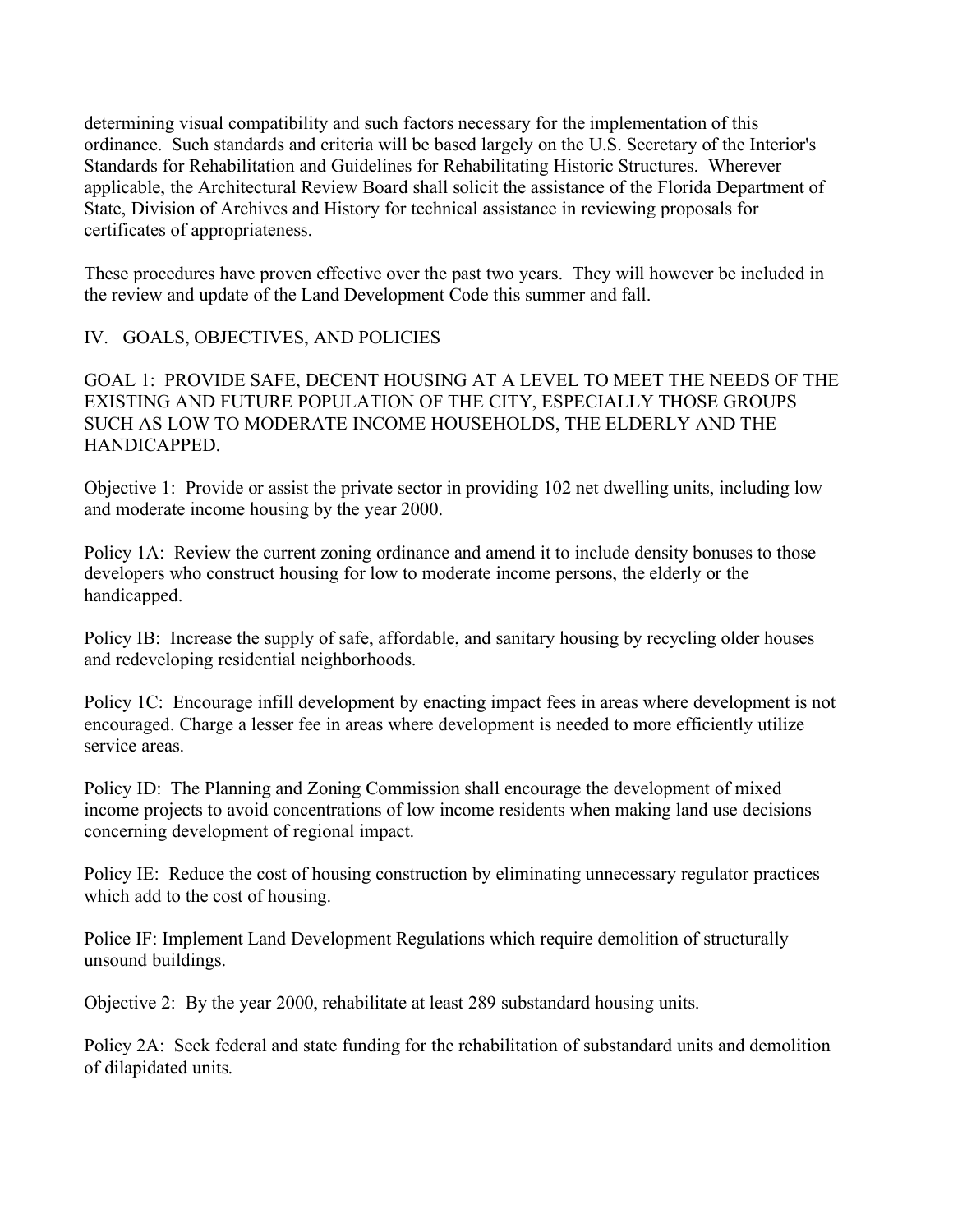Policy 2B: The Office of Community Developmentwill provide referral information to individuals who may be eligible for HDD's Section 8 rental subsidy program.

Policy 2C: Future development consideration will be prioritized as follows:

- (1) Concentration in slum and blighted areas
- (2) Will include some "spot areas" in developed and/or developing communities
- (3) And also consider the historical nature of some substandard structures.
- (4) First priority will be given in each of these situations where public health and safety is a factor.

Objective 3; By the year 2000, all substandard housing shall be eliminated, with half of the substandard units eliminated by 1996.

Policy 3A: Increase code enforcement activities, through annual inspections of the housing stock in neighborhoods where code violations are more prevalent, and institute special concentrated code enforcement activities where warranted.

Policy 3B: Seek federal and state funding, or otherwise provide local public funds for the demolition or rehabilitation of substandard housing.

Policy 3C: Assist neighborhood upgrading projects by providing code enforcement assistance, removing blighting influences, and concentrating capital and/or operating budget improvements in such neighborhoods.

Policy 3D: Permit, on a demonstration basis, mixed-use and other innovative reuses of the existing housing stock which will result in the removal of substandard housing units.

Objective 4 Provision will be made for adequate sites for mobile homes, including development standards for mobile home parks, and for low and moderate income housing.

Policy 4A: Establish development standards for mobile home parks and low and moderate income housing to require infrastructure availability and such other factors as skirting, landscaping, location on lot, etc.

Policy 4B: Allow a density bonus to developers of mobile home parks who provide affordable housing for low and moderate income households.

Policy 4C: Support the efforts of the city Housing Authority and assist in efforts to determine and develop sites and programs for housing for low and moderate-income persons.

Policy 4D: Distribute publicly assisted housing equitably throughout the City to provide for . a wide variety of neighborhood settings for low and moderate income persons and to avoid undue concentration in single neighborhoods.

Policy 4E: Pursue federal sources of funding earmarked for low and moderate income housing, and allocate a minimum of 5O"/. of CDBG block grant funds for such housing.